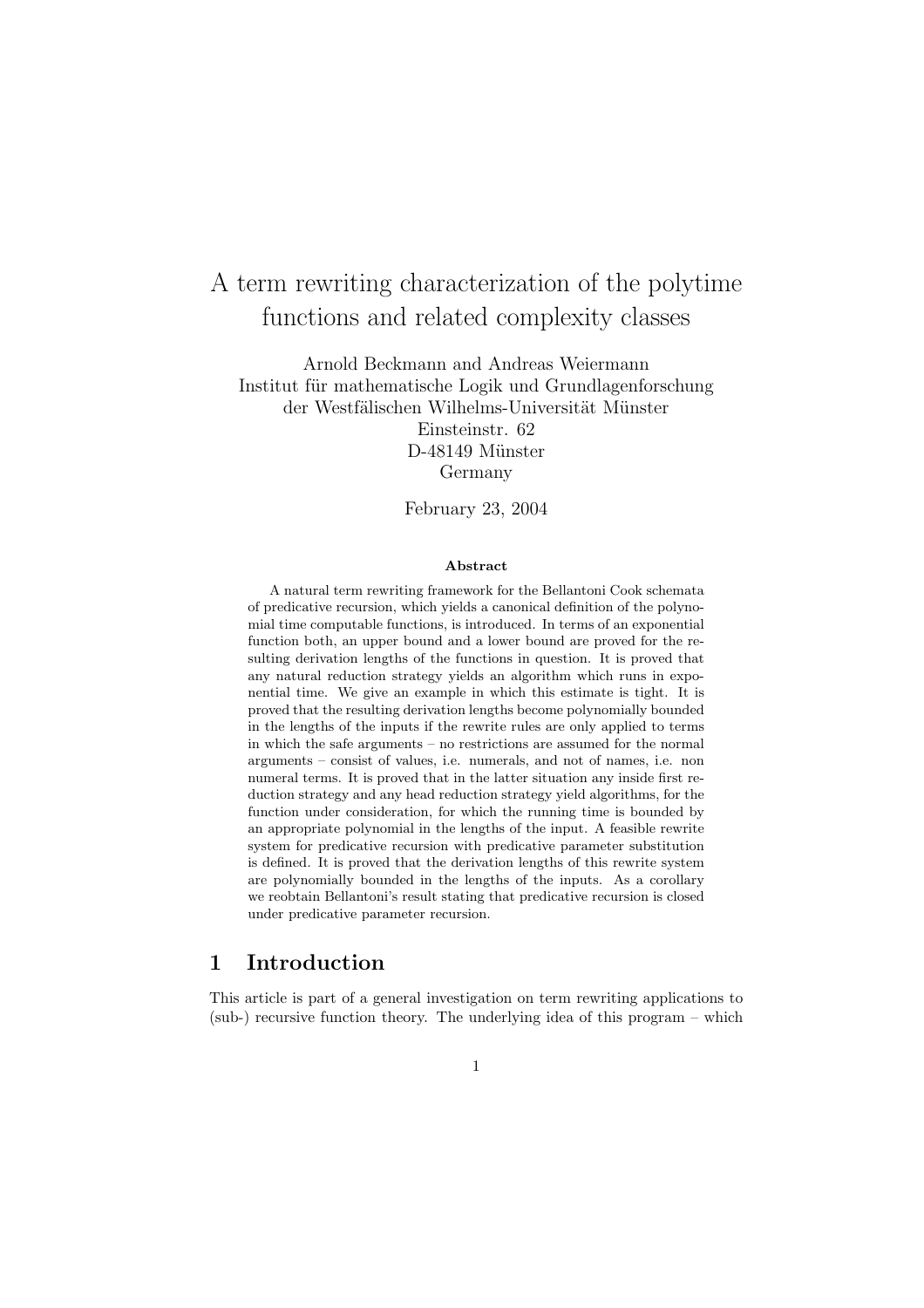has been initiated in Cichon and Weiermann 1995 [6] – is as follows. Fix an inductively defined complexity class  $\mathcal C$  of recursive functions. Assume that each function  $\mathcal{F} \in \mathcal{C}$  is defined via an equation (or a system of equations) of the following form

$$
\mathcal{F}(\vec{x}) = \mathcal{T}(\lambda \vec{y}.\mathcal{F}(\vec{y}), \vec{x})
$$

where  $\mathcal T$  involves some previously defined functions from  $\mathcal C$ .

The corresponding rewrite system  $R_c$  is defined as follows. The signature  $SIG(\mathcal{C})$  consists of function symbols for the functions in  $\mathcal{C}$ . It is assumed that there is a map  $\Phi$  which assigns to each  $f \in SIG(\mathcal{C})$  the function  $\Phi(f) \in \mathcal{C}$ . As usual we assume that there is a constant  $O$  for  $0$  and a unary function symbol S for the successor function. Numerals are defined by  $0 := O; m + 1 := S(m)$ . (In case of dyadic strings one has to define formal analogues of  $1 - 2$  strings in the natural way.) For each function symbol  $f \in SIG(\mathcal{C}) \setminus \{0, S\}$  the rewrite system  $R_c$  contains a rule

$$
f(\vec{x}) \rightarrow_{R_{\mathcal{C}}} t(\lambda \vec{y}.f(\vec{y}), \vec{x}).
$$

In all non pathological cases the rewrite system  $R_c$  will be terminating and confluent (on ground terms). A successful analysis of  $R_c$  will give intrinsic information on (the computational complexity of the functions in)  $\mathcal{C}$ . For illustration, put for each *l*-ary function symbol  $f \in SIG(\mathcal{C})$ 

$$
\mathcal{D}_{R_{\mathcal{C}},f}(m_1,\ldots,m_l): \simeq
$$

 $\max\{n : \exists t_1,\ldots,t_n \in \mathcal{G}(SIG(\mathcal{C})) : t_1 \rightarrow_{R_{\mathcal{C}}} \cdots \rightarrow_{R_{\mathcal{C}}} t_n \& t_1 = f(\underline{m_1},\ldots,\underline{m_l})\}\$ where  $\mathcal{G}(SIG(\mathcal{C}))$  denotes the set of ground terms over  $SIG(\mathcal{C})$ .

Then  $\mathcal{D}_{R_c,f}(m_1,\ldots,m_l)$ , if it is defined, measures the maximal possible lengths of a rewrite computation ending in the numeral  $\Phi(f)(m_1,\ldots,m_l)$ .

Assume that  $\mathcal{C}'$  is another complexity class which is for the moment assumed to be closed under "elementary recursive in" and that we want to prove for example that  $\mathcal{C} \subseteq \mathcal{C}'$ . Then it suffices to show that  $\mathcal{D}_{R_c,f}$  is bounded in  $\mathcal{C}'$ , since then each function  $\Phi(f)$ , which is computed by  $R_{\mathcal{C}}$ , is computable in  $\mathcal{C}' - TIME$  and hence is an element of  $\mathcal{C}'$ . In Cichon and Weiermann 1995 [6] it is shown how this method can be used in a straightforward way for showing that the primitive recursive functions are closed under parameter recursion, simple nested recursion, unnested multiple recursion and related schemata.

Even in the case that we know  $\mathcal{C} \subseteq \mathcal{C}'$  in advance, the approach proposed above yields the interesting information, that any non pathological rewrite based algorithm, for example a head reduction or a inside first reduction algorithm, for a function in C will run in  $C' - TIME$  and yields an element of C'.

In the meantime this approach has been applied successfully to large complexity classes like the elementary recursive functions, the primitive recursive functions, the multiply recursive functions, the ordinal recursive functions, functions which are defined via nested or unnested ≺-recursion, and the functions definable in Gödes's T [cf. for example  $[6, 8, 11, 14, 15, 16]$ ].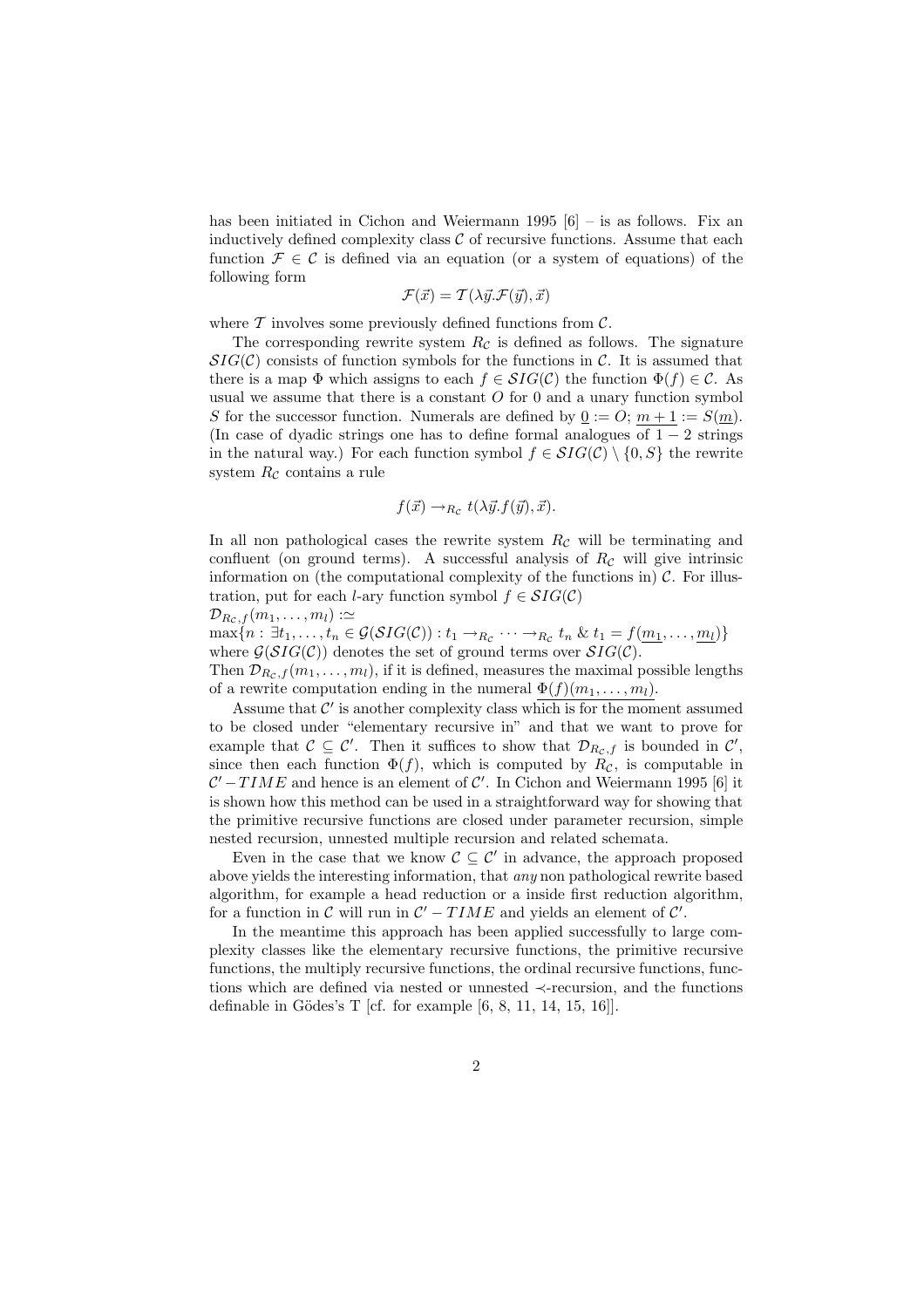It seems quite natural to ask if the term rewriting approach can also be applied to the so called small complexity classes and a contribution to this problem setting will be the goal of this article. We will provide some precise classifications of the computational complexities of algorithms which are based on natural rewriting strategies. It turns out that  $-$  in contrast to the large complexity classes – in general we *cannot* expect that  $\mathcal{D}_{R_c,f}$  will be bounded in a feasible way even if  $\mathcal C$  is a small complexity class like the polytime functions. This phenomenon reflects the practical experience that a bad choice of the evaluation strategy in an implementation of a rewrite algorithm may yield an infeasible running time. Nevertheless, on the positive side it turns out that in some interesting cases – for example in case of the rewriting framework for the Bellantoni Cook schemata of predicative recursion – it is possible to introduce a natural restriction  $R_{\mathcal{C}}'$  of  $R_{\mathcal{C}}$  so that the resulting derivation lengths  $\mathcal{D}_{R_{\mathcal{C}}',f}$  are bounded in a feasible way. Thus even the slowest possible non pathological  $R_{\mathcal{C}}'$ reduction strategy computes any  $\Phi(f) \in \mathcal{C}$  via  $R_{\mathcal{C}}'$  in a feasible time. Therefore, and this seems to be of interest for practical implementations, there is a great flexibility in programming algorithms for the functions in  $\mathcal{C}$ . In particular it is possible to write a feasible program without having knowledge of the fastest algorithm.

The presentation of this paper is intended to cover a wide range of small complexity classes. For expository reasons we concentrate on the complexity class  $C = \mathcal{P}OLYTIME$ , the class of polynomial time computable functions. [The methods developed in this paper, however, apply also to other complexity classes, for example, the class  $\mathcal{L}INSPACE$  of functions computable in linear space. We conjecture that the methods developed in this paper can also be applied without much extra complication for derivation lengths classifications of various interesting typed and untyped systems for predicative recursion which have been comprehensively investigated by Leivant and others (cf., for example, [10]). A derivation lengths classification for primitive recursive functionals of finite type has already been obtained in [16].] It turns out that the Bellantoni Cook schemata of predicative recursion are very convenient for the rewrite analysis since they do not refer to principles which depend on bounding functions.

In section 2 we give a formal definition of the canonical rewrite system  $R_B$  for these schemata and we prove termination and confluence (on ground terms) for this rewrite system. We also introduce a restricted system  $R_B'$  which computes the same functions as  $R_B$ . In  $R_B'$  rewriting rules only apply to terms in which all safe arguments are numerals. In section 3 we prove tight exponential bounds (in a polynomial in the lengths of the inputs) on the  $R_B$ -derivation lengths. It is shown that the canonical head reduction strategy yields an algorithm which runs in a time which is exponential (in a polynomial in the lengths of the inputs). In section 4 we prove tight polynomial bounds (in the lengths of the inputs) for the  $R_B'$ -derivation lengths and we prove that any canonical head reduction strategy as well as any inside first reduction strategy yield algorithms which run in polynomial time. In section 5 we reprove a non trivial closure property of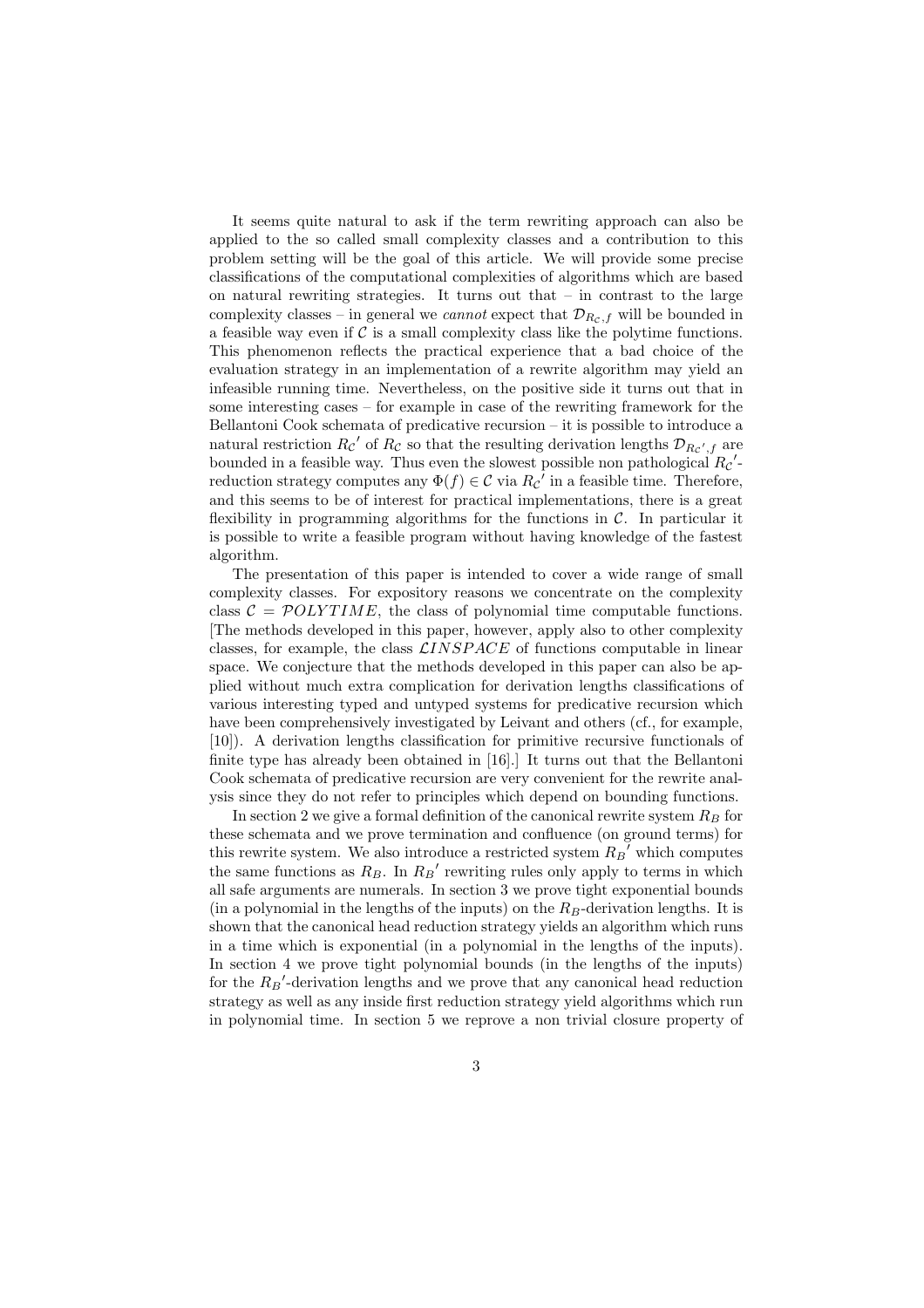$POLYTIME$  - which is due to Bellantoni - using the term rewriting approach.

The analyses of section 3 and 4 shed some additional light on the different rôles of normal and safe arguments in the Bellantoni Cook schemata of predicative recursion. (Further interesting applications of using the concept of normal and safe arguments can be found in Simmons' article [13].) Following Bellantoni's exposition, the safe arguments ran over "impredicative values" which are known to exist because we "assume the existence of an impredicative defined set  $\mathbb{N}^n$ . In the usual machine models this impredicativity of safe arguments is controlled by "performing only operations on them which are constant-time with respect to their size." In the present approach it turns out that it is a practical necessity for implementing an algorithm, which runs in feasible time, to evaluate these impredicative arguments as soon as possible. Therefore calls for safe arguments should be implemented as call by value calls. Calls for normal arguments can be implemented as call by name calls without disturbing the feasibility of the running time of the resulting algorithm. Thus, the difference of normal and safe arguments is also mirrored in the flexibility of feasible evaluation possibilities. Our exposition is self-contained. No special experience with term rewriting systems is assumed. An introduction into rewrite systems can be found, for example, in [7]. We assume that the reader is familiar with the Bellantoni Cook characterization [3, 4] of POLY TIME.

### 2 A rewrite system for predicative recursion

Let  $\mathbb{N} = \{0, 1, 2, \ldots\}$  be the set of natural numbers. For  $i \in \{1, 2\}$  we denote the dyadic successor function  $m \mapsto 2 \cdot m + i$  by  $S_i$ . Every natural number can be built up from 0 by iterated applications of  $S_1$  and  $S_2$ , since every non zero natural number m can be written uniquely as  $\sum_{l=1}^{n} 2^{l-1} \cdot d_l$ , where  $d_l \in \{1,2\}$  for  $1 \leq l \leq n$ . The *dyadic length* of a natural number m, |m| is defined recursively by  $|0| := 0$ ;  $|\mathcal{S}_i(m)| := |m| + 1$ .

Let k,l be natural numbers. For any  $\langle m_1, \ldots, m_k \rangle \in \mathbb{N}^k$  and any  $\langle n_1,\ldots,n_l\rangle\in\mathbb{N}^l$  let  $\langle m_1,\ldots,m_k;n_1,\ldots,n_l\rangle:=\langle\langle m_1,\ldots,m_k\rangle,\langle n_1,\ldots,n_l\rangle\rangle.$ We write  $\mathbb{N}^{k,l}$  for  $\mathbb{N}^k \times \mathbb{N}^l$ . For  $\mathcal{F}$  :  $\mathbb{N}^{k,l} \to \mathbb{N}$  we write  $\mathcal{F}(m_1,\ldots,m_k;n_1,\ldots,n_l)$  instead of  $\mathcal{F}(\langle\langle m_1,\ldots,m_k\rangle;\langle n_1,\ldots,n_l\rangle\rangle).$ 

For any  $i \in \{1,2\}$  we denote by  $\mathcal{S}_i^{0,1}$  the number-theoretic function  $\langle ; m \rangle \mapsto$  $S_i(m)$ . We denote by  $\mathcal{O}^{k,l}$  the number-theoretic function  $\langle m_1,\ldots,m_k;$  $n_1,\ldots,n_l\rangle \mapsto 0.$  For any  $k,l,r$  so that  $1 \leq r \leq k+l$  we denote by  $\mathcal{U}_r^{k,l}$ the number-theoretic function  $\langle m_1, \ldots, m_k; m_{k+1}, \ldots, m_{k+l} \rangle \mapsto m_r$ . By  $\mathcal{P}^{0,1}$ we denote the unique number-theoretic function  $\mathcal{F}: \mathbb{N}^{0,1} \to \mathbb{N}$  which satisfies  $\mathcal{F}(\tau;0) := 0; \ \mathcal{F}(\tau;2 \cdot m + 1) = m; \ \mathcal{F}(\tau;2 \cdot m + 2) = m.$  By  $\mathcal{C}^{0,3}$  we denote the unique function  $\mathcal{F}: \mathbb{N}^{0,3} \mapsto \mathbb{N}$  which satisfies  $\mathcal{F}(:,0,m_1,m_2) := m_2;$  $\mathcal{F}(|2 \cdot m+1, m_1, m_2) = m_1; \, \mathcal{F}(|2 \cdot m+2, m_1, m_2) = m_2.$  If  $k, k', l, l' \in \mathbb{N}$  and  $\mathcal{F}: \mathbb{N}^{k',l'} \to \mathbb{N}$  and  $\mathcal{G}_1: \mathbb{N}^{k,0} \to \mathbb{N}, \ldots, \mathcal{G}_{k'}: \mathbb{N}^{k,0} \to \mathbb{N}$  and  $\mathcal{H}_1: \mathbb{N}^{k,l} \to$  $\mathbb{N},\ldots,\mathcal{H}_{l'}:\mathbb{N}^{k,l}\to\mathbb{N}$  then  $\mathcal{S}UB_{k',l'}^{k,l}[\mathcal{F},\mathcal{G}_1,\ldots,\mathcal{G}_{k'},\mathcal{H}_1,\ldots,\mathcal{H}_{l'}]$  denotes the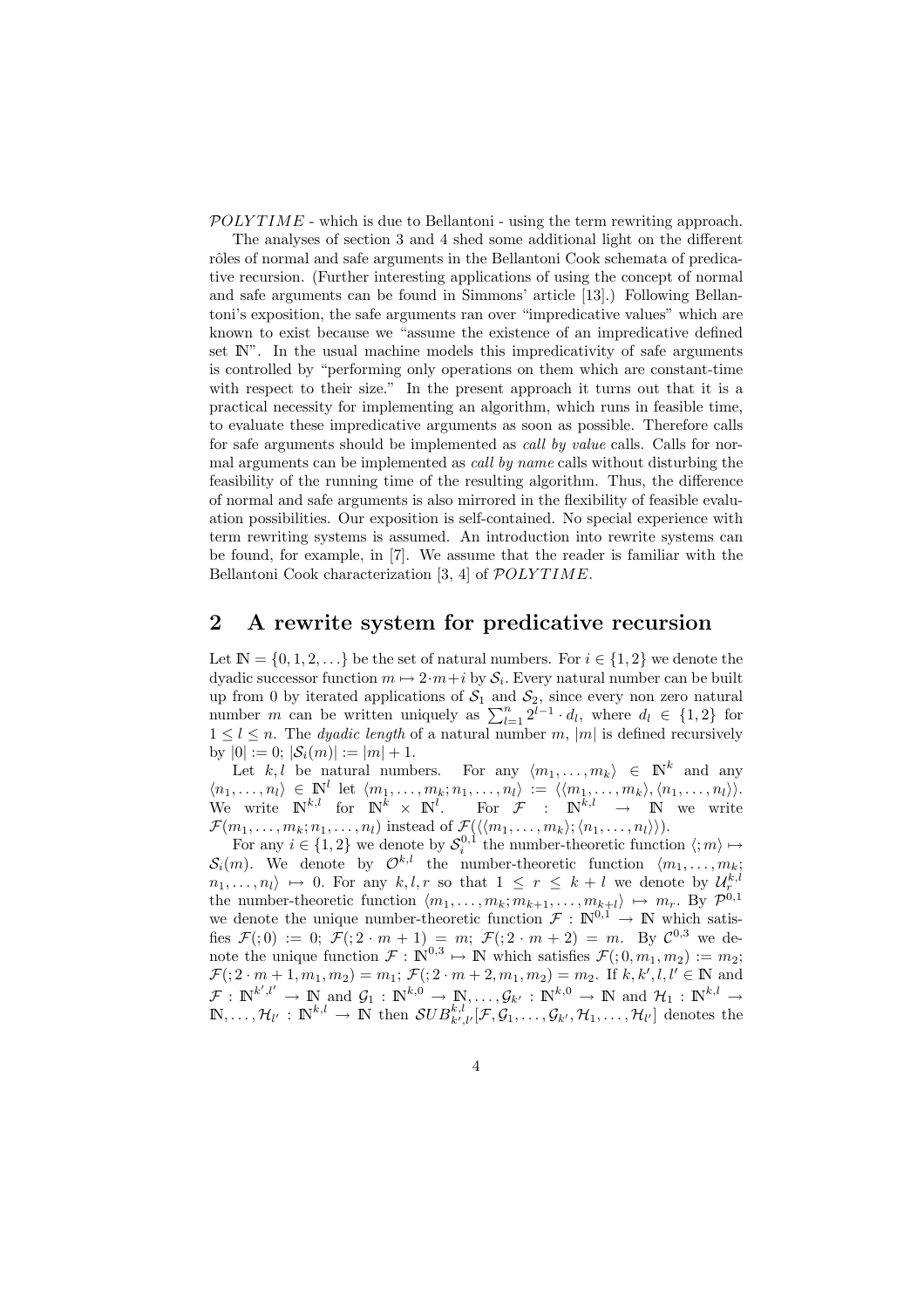number-theoretic function  $\langle m_1,\ldots,m_k; n_1,\ldots,n_l \rangle \mapsto \mathcal{F}(\mathcal{G}_1(m_1,\ldots,m_k;),\ldots,$  $\mathcal{G}_{k'}(m_1,\ldots,m_k;);$   $\mathcal{H}_1(m_1,\ldots,m_k;n_1,\ldots,n_l),$   $\ldots,\mathcal{H}_{l'}(m_1,\ldots,m_k;n_1,\ldots,n_l)).$ If  $k, l \in \mathbb{N}$  and  $\mathcal{G}: \mathbb{N}^{k, l} \to \mathbb{N}$  and  $\mathcal{H}_1: \mathbb{N}^{k+1, l+1} \to \mathbb{N}$  and  $\mathcal{H}_2: \mathbb{N}^{k+1, l+1} \to \mathbb{N}$ then  $\mathcal{P}REC^{k+1,l}[\mathcal{G}, \mathcal{H}_1, \mathcal{H}_2]$  denotes the unique number-theoretic function  $\mathcal{F}$ :  $\mathbb{N}^{k+1}\times \mathbb{N}^l \to \mathbb{N}$  so that  $\mathcal{F}(0,m_1,\ldots,m_k;n_1,\ldots,n_l) = \mathcal{G}(m_1,\ldots,m_k;n_1,\ldots,n_l),$  $\mathcal{F}(2 \cdot m+1; m_1, \ldots, m_k : n_1, \ldots, n_l) = \mathcal{H}_1(m, m_1, \ldots, m_k; n_1, \ldots, n_l,$  $\mathcal{F}(m,m_1,\ldots,m_k;n_1,\ldots,n_l)),$  $\mathcal{F}(2 \cdot m+2; m_1, \ldots, m_k : n_1, \ldots, n_l) = \mathcal{H}_2(m, m_1, \ldots, m_k; n_1, \ldots, n_l,$  $\mathcal{F}(m,m_1,\ldots,m_k;n_1,\ldots,n_l)).$ 

**Definition 2.1** For any  $k, l \in \mathbb{N}$  we define a set  $\mathcal{B} \subseteq \{ \mathcal{F} : \mathbb{N}^{k, l} \to \mathbb{N} \}$  of number-theoretic functions inductively as follows.

- 1.  $\mathcal{S}_i^{0,1} \in \mathcal{B}^{0,1}$  for any  $i \in \{1,2\}.$
- 2.  $\mathcal{O}^{k,l} \in \mathcal{B}^{k,l}$  for all  $k, l \in \mathbb{N}$ .
- 3.  $\mathcal{U}_r^{k,l} \in \mathcal{B}^{k,l}$  for all  $k,l,r \in \mathbb{N}$  so that  $1 \leq r \leq k+l$ .
- $4. \ \mathcal{P}^{0,1} \in \mathcal{B}^{0,1}.$
- 5.  $C^{0,3} \in \mathcal{B}^{0,3}$ .
- 6. If  $k, k', l, l' \in \mathbb{N}$ ,  $\mathcal{F} \in \mathcal{B}^{k',l'}$ ,  $\mathcal{G}_1 \in \mathcal{B}^{k,0}, \ldots, \mathcal{G}_{k'} \in \mathcal{B}^{k,0}$ , and  $\mathcal{H}_1 \in$  $\mathcal{B}^{k,l},\ldots,\mathcal{H}_{l'}\in\mathcal{B}^{k,l}$  then  $\mathcal{S}UB_{k',l'}^{k,l}[\mathcal{F},\mathcal{G}_1,\ldots,\mathcal{G}_{k'},\mathcal{H}_1,\ldots,\mathcal{H}_{l'}]\in\mathcal{B}^{k,l}.$
- 7. If  $k, l \in \mathbb{N}$  and  $\mathcal{G} \in \mathcal{B}^{k,l}, \mathcal{H}_1 \in \mathcal{B}^{k+1,l+1}$  and  $\mathcal{H}_2 \in \mathcal{B}^{k+1,l+1}$  then  $\mathcal{P}REC^{k+1,l}[\mathcal{G}, \mathcal{H}_1, \mathcal{H}_2] \in \mathcal{B}^{k+1,l}$

 $\mathcal{B} := \bigcup_{k,l \in \mathbb{N}} \mathcal{B}^{k,l}$  is the set of predicative recursive functions.

Bellantoni has shown in [4] that  $\beta$  coincides with the complexity class  $POLYTIME$  of polynomial time computable functions.

**Definition 2.2** For any  $k, l \in \mathbb{N}$  we define a set  $B^{k,l}$  of function symbols inductively as follows.

- 1.  $S_i^{0,1} \in B^{0,1}$  for  $i \in \{0,1\}.$
- 2.  $O^{k,l} \in B^{k,l}$ .
- 3.  $U_r^{k,l} \in B^{k,l}$  for any  $1 \leq r \leq k+l$ .
- $4. P^{0,1} \in B^{0,1}.$
- 5.  $C^{0,3} \in B^{0,3}$ .
- 6. If  $k', l' \in \mathbb{N}$  and  $f \in B^{k',l'}$  and  $g_1, \ldots, g_{k'} \in B^{k,0}$  and  $h_1, \ldots, h_{l'} \in B^{k,l}$ then  $SUB_{k',l'}^{k,l}[f,g_1,\ldots,g_{k'},h_1,\ldots,h_{l'}] \in B^{k,l}.$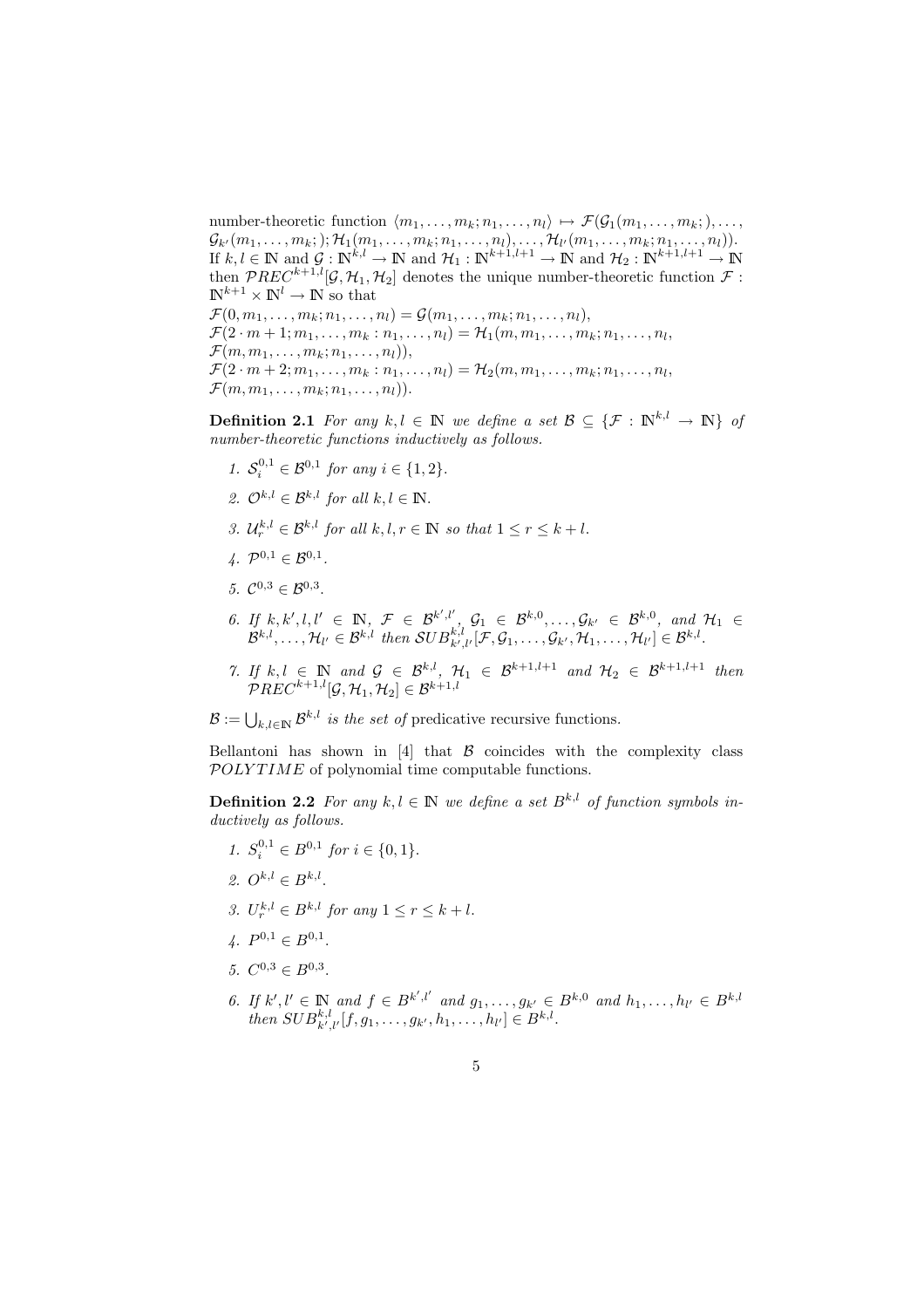7. If  $g \in B^{k,l}$  and  $h_1, h_2 \in B^{k+1,l+1}$  then  $PREC^{k+1,l}[g, h_1, h_2] \in B^{k+1,l}$ .

Let  $B := \bigcup_{k,l \in \mathbb{N}} B^{k,l}$  be the set of predicative recursive function symbols.

We often write O for  $O^{0,0}$  and  $S_i$  for  $S_i^{0,1}$  for  $i \in \{1,2\}$ .

**Definition 2.3** For any  $f \in B$  we define recursively the length of f, lh(f), as follows.

- 1.  $lh(S_i^{0,1}) := 1$  for  $i \in \{1,2\}.$
- 2.  $lh(O^{k,l}) := 1.$
- 3.  $lh(U_r^{k,l}) := 1$  for any  $1 \leq r \leq k+l$ .
- $4. \, lh(P^{0,1}) := 1.$
- 5.  $lh(C^{0,3}) := 1.$
- 6.  $lh(SUB^{k,l}_{k',l'}[f,g_1,\ldots,g_{k'},h_1,\ldots,h_{l'}]) := 1+lh(f)+lh(g_1)+\ldots+lh(g_{k'})+$  $lh(h_1)+\ldots+lh(h_{l'}).$
- 7.  $lh(PREC^{k+1,l}[q,h_1,h_2]) := 1 + lh(q) + lh(h_1) + lh(h_2).$

**Definition 2.4** For any  $f \in B$  we define recursively  $\Phi(f) \in B$  as follows.

- 1.  $\Phi(S_i^{0,1}) := S_i^{0,1}$  for  $i \in \{1,2\}.$
- 2.  $\Phi(O^{k,l}) := \mathcal{O}^{k,l}$ .
- 3.  $\Phi(U_r^{k,l}) := \mathcal{U}_r^{k,l}$  for any  $1 \leq r \leq k+l$ .
- $\varphi(P^{0,1}) := \mathcal{P}^{0,1}.$
- 5.  $\Phi(C^{0,3}) := C^{0,3}$ .
- 6.  $\Phi(SUB_{k',l'}^{k,l}[f,g_1,\ldots,g_{k'},h_1,\ldots,h_{l'}]) :=$  $\mathcal{S}UB_{k',l'}^{k,l}[\Phi(f],\Phi(g_1),\ldots,\Phi(g_{k'}),\Phi(h_1),\ldots,\Phi(h_{l'})).$
- 7.  $\Phi(PREC^{k+1,l}[q,h_1,h_2]) := PREC^{k+1,l}[\Phi(q], \Phi(h_1), \Phi(h_2)).$

**Lemma 2.5** For any  $\mathcal{F} \in \mathcal{B}^{k,l}$  there exists an  $f \in \mathcal{B}^{k,l}$  so that  $\mathcal{F} = \Phi(f)$ .

*Proof.* The assertion is easy to see.  $\Box$ 

**Definition 2.6** Let  $X$  be a countable infinite set of variables which is disjoint from B. We define the set of predicative recursive terms,  $T(B)$ , over the signature B inductively as follows.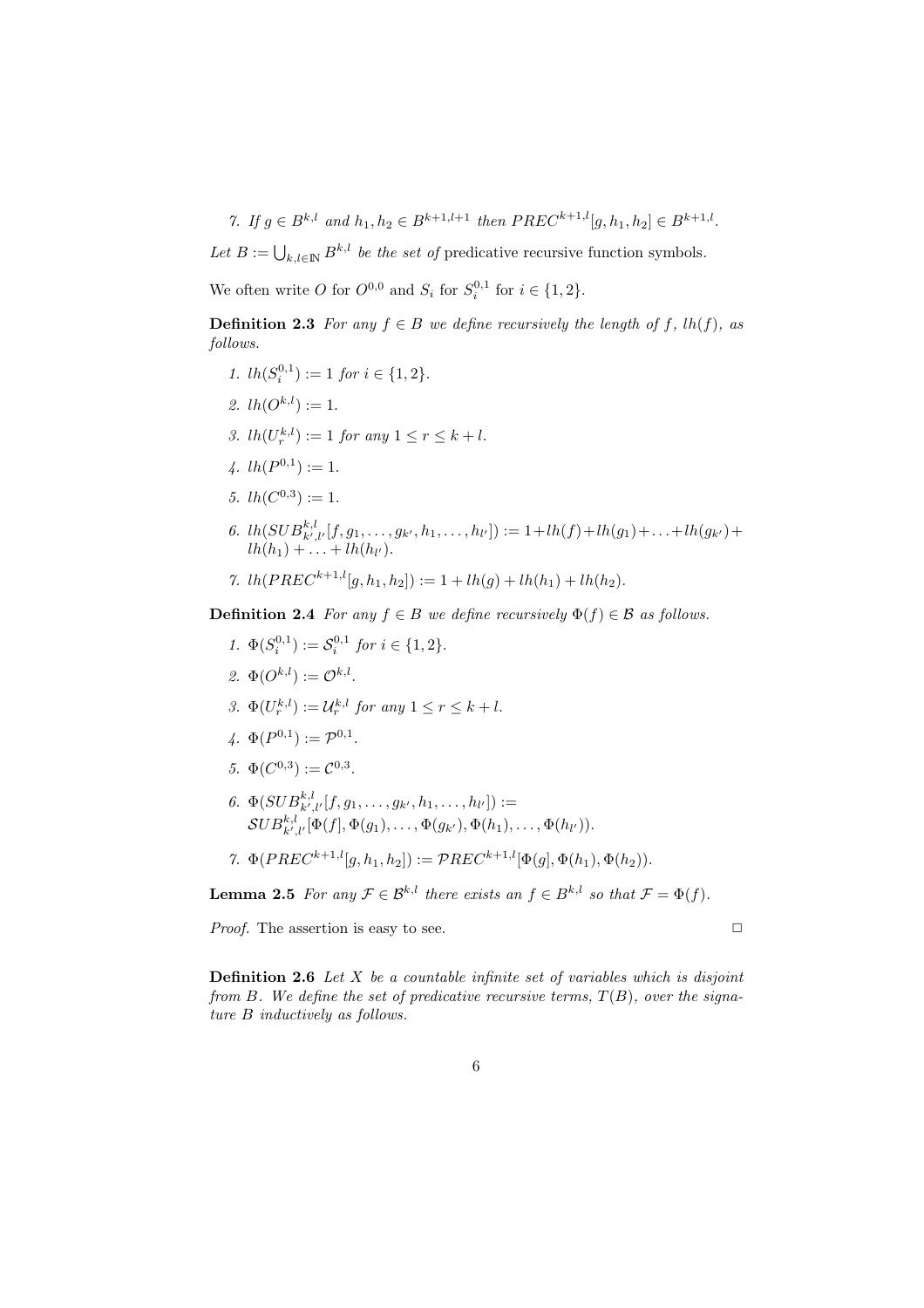- 1. If  $x \in X$  then  $x \in T(B)$ .
- 2. If  $k, l \in \mathbb{N}$  and  $f \in B^{k,l}$  and  $s_1, \ldots, s_k, t_1, \ldots, t_l \in T(B)$ then  $f(s_1, ..., s_k; t_1, ..., t_l) \in T(B)$ .

We denote the set of variables, which occur in  $t \in T(B)$ , by  $FV(t)$ . A term t is called *ground*, if  $FV(t) = \emptyset$ . The set of ground terms is denoted by  $G(B)$ . For any  $t \in G(B)$  we define  $\Phi(t) \in \mathbb{N}$  recursively as follows. If  $k, l \in \mathbb{N}$ ,  $f \in B^{k,l}$  and  $s_1, \ldots, s_k, t_1, \ldots, t_l \in G(B)$  then  $\Phi(f(s_1, \ldots, s_k; t_1, \ldots, t_l))$  :=  $\Phi(f)(\Phi(s_1),\ldots,\Phi(s_k);\Phi(t_1),\ldots,\Phi(t_l)).$ 

For every natural number  $m$  we define recursively a *numeral*  $m$  as follows:

- 1.  $0 := O$ .
- 2.  $S_1^{0,1}(m) := S_1(\underline{m})$ .
- 3.  $S_2^{0,1}(m) := S_2(\underline{m})$ .

Then  $m \in T(B)$  and  $\Phi(m) = m$  for any  $m \in \mathbb{N}$ . For  $t \in T(B)$  we define the length of t, lh(t), recursively as follows. If  $k, l \in \mathbb{N}$ ,  $f \in B^{k,l}$  and  $s_1, \ldots, s_k, t_1, \ldots, t_l \in T(B)$  then  $lh(f(s_1, \ldots, s_k; t_1, \ldots, t_l)) := lh(f) + lh(s_1) +$  $\dots + lh(s_k)+lh(t_1)+\dots+lh(t_l)$ . A mapping  $\sigma : X \to T(B)$  is called substitution. For any  $t \in T(B)$  we define  $t\sigma$  recursively as follows:

- 1.  $x\sigma := \sigma(x)$ .
- 2.  $t\sigma := f(s_1\sigma,\ldots,s_k\sigma;t_1\sigma,\ldots,t_l\sigma)$  if  $t = f(s_1,\ldots,s_k;t_1,\ldots,t_l)$ .

Then  $t\sigma \in T(B)$  for any  $t \in T(B)$ .

A rewrite system  $R$  over  $B$  is a set consisting of ordered pairs of elements from  $T(B)$ . The rewrite relation  $\rightarrow_R$  is the least binary relation on  $T(B)$  so that

- 1. If  $\langle l, r \rangle \in R$  and  $\sigma : X \to T(B)$  then  $l\sigma \to_R r\sigma$ .
- 2. If  $k, l, r \in \mathbb{N}$  and  $1 \leq r \leq k$  and  $s_1, \ldots, s_k, t_1, \ldots, t_l \in T(B)$  and if  $s_r \to_R$  $s'_r$  then  $f(s_1, ..., s_r, ..., s_k; t_1, ..., t_l) \rightarrow_R f(s_1, ..., s'_r, ..., s_k; t_1, ..., t_l)$
- 3. If  $k, l, r \in \mathbb{N}$  and  $1 \le r \le l$  and  $s_1, \ldots, s_k, t_1, \ldots, t_l \in T(B)$  and if  $t_r \to_R t'_r$ then  $f(s_1, ..., s_k; t_1, ..., t_r, ..., t_l) \rightarrow_R f(s_1, ..., s_k; t_1, ..., t'_r, ..., t_l)$ .

R is called terminating if there is no infinite sequence  $(t_n)_{n\in\mathbb{N}}$  of elements in  $T(B)$  so that  $t_n \to_R t_{n+1}$  holds for all  $n \in \mathbb{N}$ . Let  $\to_R^*$  be the transitive reflexive closure of  $\rightarrow_R$ . R is called *confluent* if for all  $s, t, u \in T(B)$  so that  $s \rightarrow_R^* t$  and  $s \to_R^* u$  there is a  $v \in T(B)$  so that  $t \to_R^* v$  and  $u \to_R^* v$ . R is called *confluent* on ground terms if for all  $s, t, u \in G(B)$  so that  $s \to_R^* t$  and  $s \to_R^* u$  there is  $a \ v \in G(B)$  so that  $t \to_R^* v$  and  $u \to_R^* v$ . A term  $t \in T(B)$  is called a normal form if there is no  $u \in T(B)$  so that  $t \to_R u$ . It is easy to see that, if R is terminating and confluent on ground terms then for every  $t \in G(B)$  there is a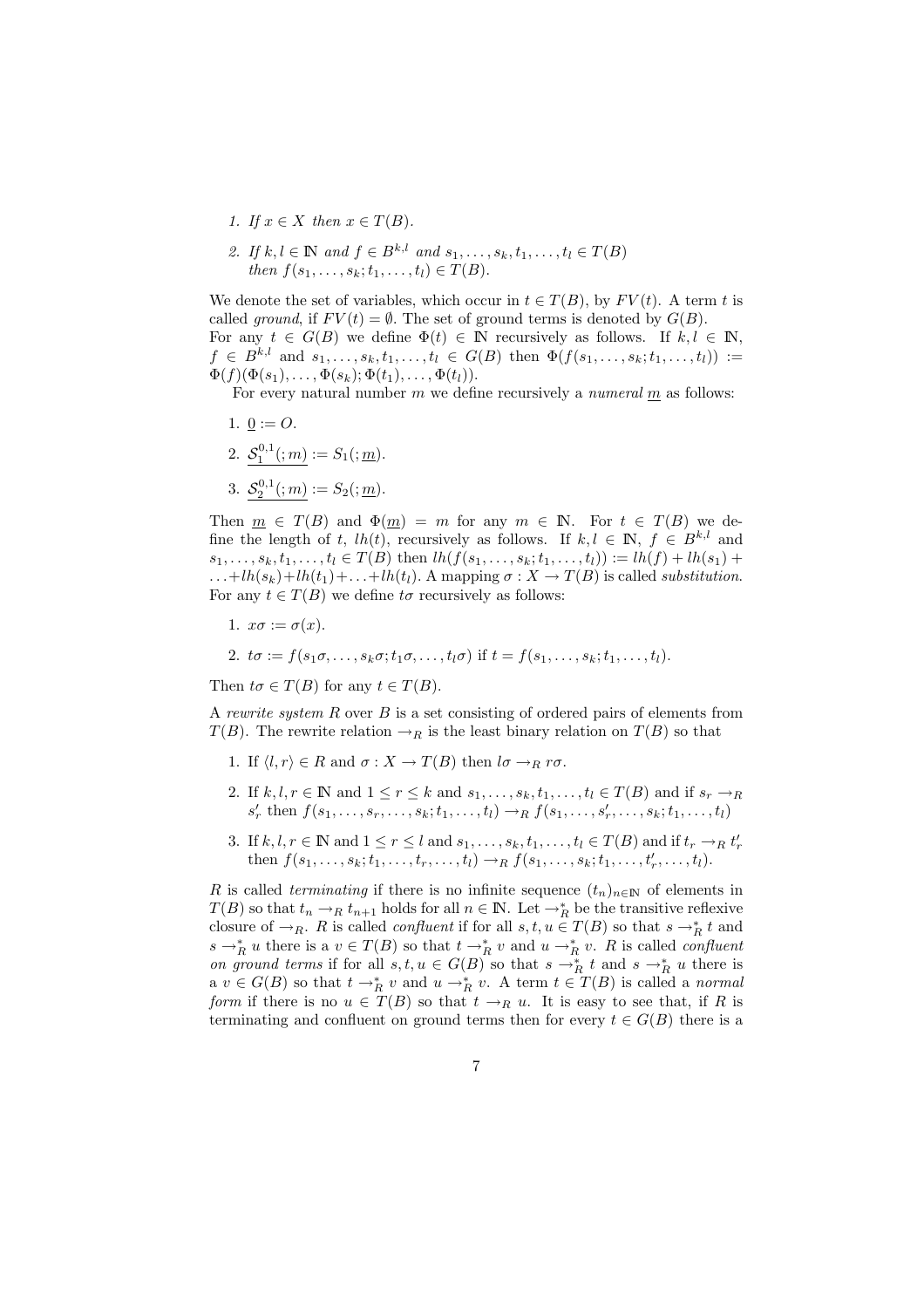unique normal form  $u \in G(B)$  so that  $t \to_R^* u$ .

For any  $s, t \in T(B)$  we denote by  $s \to t$  the ordered pair  $\langle s, t \rangle$ .

**Definition 2.7** Definition of a set  $R_B$  of non feasible rewrite rules for predicative recursion.

- 1.  $O^{k,l}(x_1,\ldots,x_k;y_1,\ldots,y_l)\rightarrow O$  for any  $k,l\in\mathbb{N}$  so that  $k+l>0$ .
- 2.  $U_r^{k,l}(x_1,\ldots,x_k;x_{k+1},\ldots,x_{k+l}) \to x_r$  for any  $1 \leq r \leq k+l$ .
- 3.  $P^{0,1}(.;O) \to O.$
- 4.  $P^{0,1}(|;S_i(y)) \to y$  for  $i \in \{1,2\}.$
- 5.  $C^{0,3}$  $(; O, y_1, y_2) \rightarrow y_1$ .
- 6.  $C^{0,3}$  $(:, S_i( ; y), y_1, y_2) \rightarrow y_i$  for  $i \in \{1,2\}.$
- 7.  $SUB_{k',l'}^{k,l} [f,g_1,\ldots,g_{k'},h_1,\ldots,h_{l'}](x_1,\ldots,x_k;y_1,\ldots,y_l) \rightarrow$  $f(g_1(x_1,\ldots,x_k;),\ldots,g_{k'}(x_1,\ldots,x_k;);$  $h_1(x_1, \ldots, x_k; y_1, \ldots, y_l), \ldots, h_{l'}(x_1, \ldots, x_k; y_1, \ldots, y_l)).$
- 8.  $PREC^{k+1,l}[q,h_1,h_2](O,x_1,\ldots,x_k;y_1,\ldots,y_l) \rightarrow$  $g(x_1, \ldots, x_k; y_1, \ldots, y_l).$
- 9.  $PREC^{k+1,l}[g,h_1,h_2](S_i(:,x),x_1,\ldots,x_k;y_1,\ldots,y_l) \rightarrow$  $h_i(x, x_1, \ldots, x_k; y_1, \ldots, y_l, PREC^{k+1,l}[g, h_1, h_2](x, x_1, \ldots, x_k; y_1, \ldots, y_l))$ for any  $i \in \{1,2\}$ .

**Lemma 2.8**  $R_B$  is terminating.

*Proof.* The rules of  $R_B$  are reducing under the multiset path ordering. To see this we define as a suitable well-founded precedence  $\succ$  on B

$$
f \succ g \iff lh(f) > lh(g).
$$

Then the induced multiset path ordering  $\succ_{mpo}$  on  $T(B)$  is well-founded [7, 9]. It is easily shown that  $l \succ_{mpo} r$  holds for all rules  $l \to r$  of  $R_B$ .

An alternative termination proof is given in section 3.  $\Box$ 

#### **Lemma 2.9**  $R_B$  is confluent on ground terms.

*Proof.*  $R_B$  is orthogonal, i.e.  $R_B$  does not contain critical pairs. Termination of  $R_B$  then yields confluence (in general).

Alternatively, we could argue directly as follows.  $R_B$  is terminating. The rules of  $R_B$  respect the intended semantics given by the evaluation function  $\Phi$ . Every ground normal form is a numeral. Putting things together the assertion follows.  $\Box$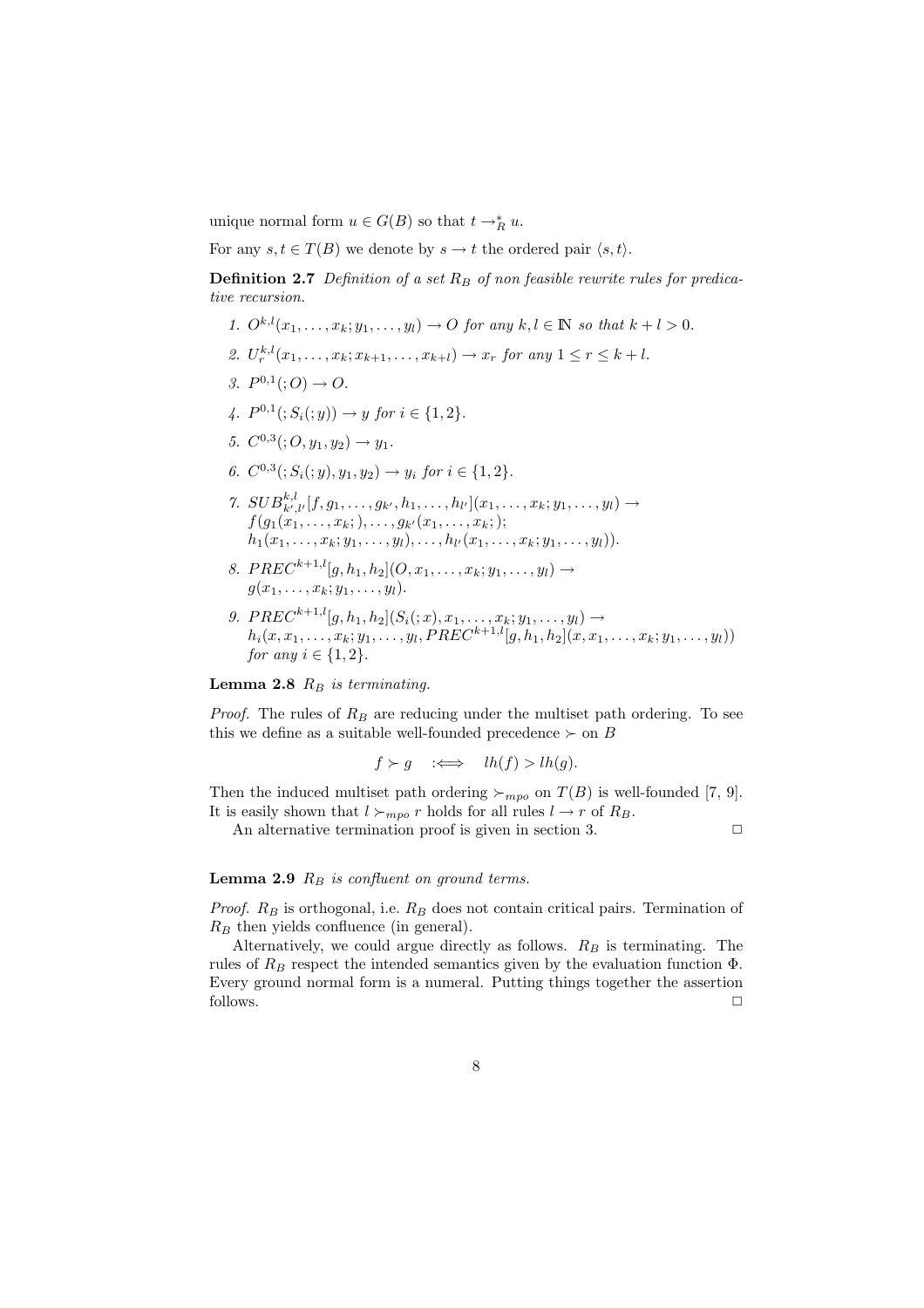**Definition 2.10** Definition of a set  $R_B'$  of feasible rewrite rules for predicative recursion.

- 1.  $O^{k,l}(x_1,\ldots,x_k; y_1,\ldots,y_l) \to O$  for any  $k, l \in \mathbb{N}$  so that  $k+l > 0$ .
- 2.  $U_r^{k,l}(x_1,\ldots,x_k;x_{k+1},\ldots,x_{k+l}) \to x_r$  for any  $1 \leq r \leq k+l$ .
- 3.  $P^{0,1}(.;O) \to O.$
- 4.  $P^{0,1}((;S_i(j)) \to y \text{ for } i \in \{1,2\}).$
- 5.  $C^{0,3}$  $(; O, y_1, y_2) \rightarrow y_1$ .
- 6.  $C^{0,3}$  $(:, S_i( ; y), y_1, y_2) \rightarrow y_i$  for  $i \in \{1,2\}.$
- 7.  $SUB_{k',l'}^{k,l} [f,g_1,\ldots,g_{k'},h_1,\ldots,h_{l'}](x_1,\ldots,x_k;\underline{n_1},\ldots,\underline{n_l}) \rightarrow$  $f(g_1(x_1,\ldots,x_k;),\ldots,g_{k'}(x_1,\ldots,x_k;);$  $h_1(x_1,\ldots,x_k;\underline{n_1},\ldots,\underline{n_l}),\ldots,h_{l'}(x_1,\ldots,x_k;\underline{n_1},\ldots,\underline{n_l}))$  for any sequence  $\langle n_1, \ldots, n_l \rangle$  of numerals.
- 8.  $PREC^{k+1,l}[g,h_1,h_2](O,x_1,\ldots,x_k;\underline{n_1},\ldots,\underline{n_l}) \rightarrow$  $g(x_1, \ldots, x_k; \underline{n_1}, \ldots, \underline{n_l})$  for any sequence  $\langle \underline{n_1}, \ldots, \underline{n_l} \rangle$  of numerals.
- 9.  $PREC^{k+1,l}[g,h_1,h_2](S_i(:,x),x_1,\ldots,x_k;\underline{n_1},\ldots,\underline{n_l}) \rightarrow$  $h_i(x, x_1, \ldots, x_k; \underline{n_1}, \ldots, \underline{n_l}, PREC^{k+1,l}[g, h_1, h_2](x, x_1, \ldots, x_k; \underline{n_1}, \ldots, \underline{n_l}))$ for any  $i \in \{1,2\}$  and any sequence  $\langle n_1,\ldots,n_l\rangle$  of numerals.

**Lemma 2.11** Let  $s, t \in T(B)$ . If  $s \rightarrow_{R'_B} t$  then  $s \rightarrow_{R_B} t$ .

*Proof.* This follows from the definition.  $\Box$ 

#### **Lemma 2.12**  $R_B'$  is terminating.

*Proof.* This follows from the termination of  $R_B$  and Lemma 2.11.  $\square$ 

#### **Lemma 2.13**  $R_B'$  is confluent on ground terms.

*Proof.*  $R_B'$  is orthogonal. Termination of  $R_B'$  then yields confluence (in general).

Alternatively, we could argue directly as follows.  $R_B'$  is terminating. The rules of  $R_B'$  respect the intended semantics given by the evaluation function  $\Phi$ . Every ground normal form is a numeral. Putting things together the assertion  $\Box$  follows.  $\Box$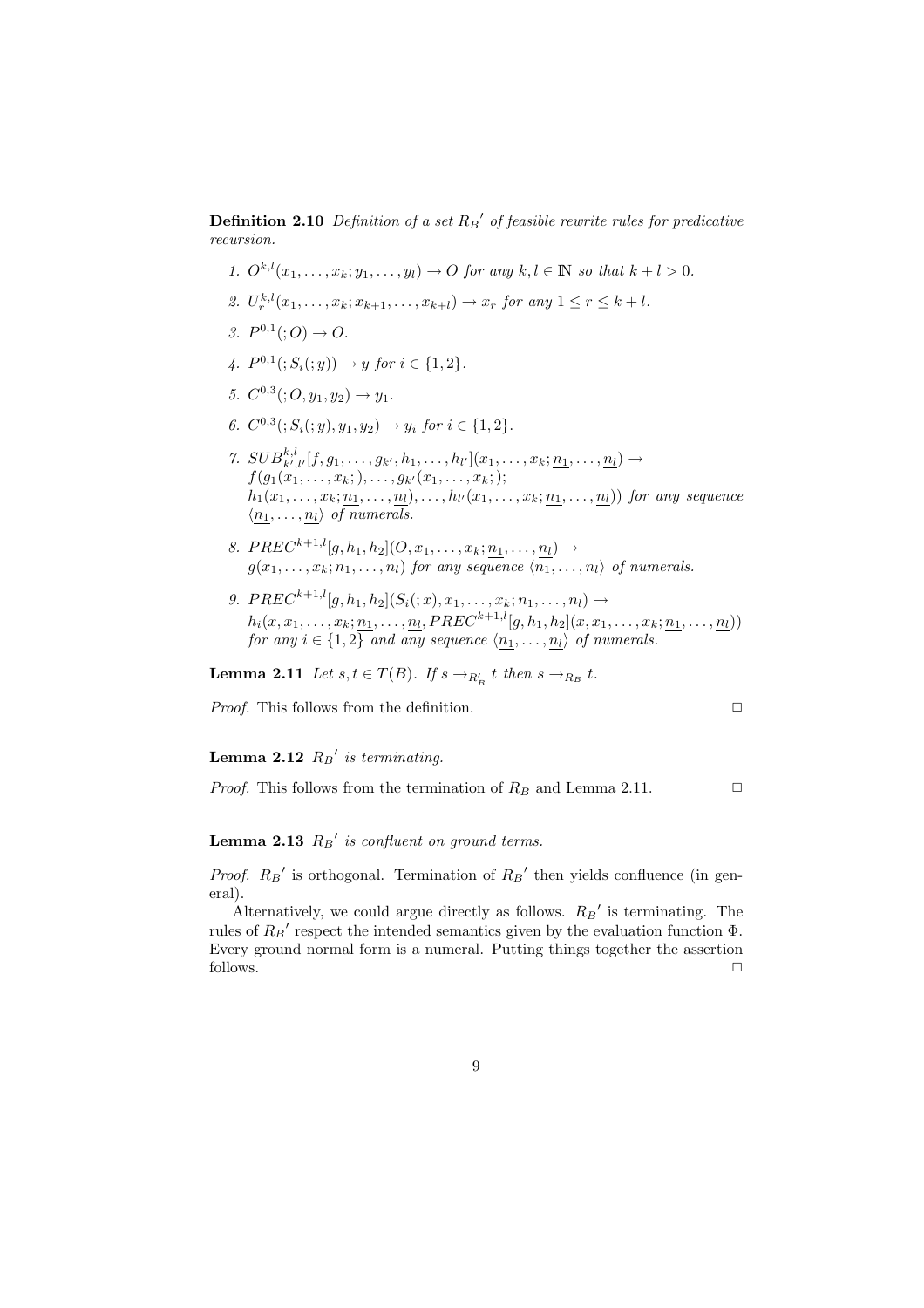# 3 A number-theoretic interpretation for the nonfeasible rewrite schemes of predicative recursion

In this section it is shown that the  $R_B$ -derivation lengths are bounded exponentially (in a polynomial in the lengths of the inputs). It turns out that in the worst case the freedom to evaluate subterms in any order leads to a derivation tree (i.e. the tree obtained by parallelizing reductions whenever possible) that has exponential size.

**Definition 3.1** For  $f \in B^{k,l}$  we define the derivation length function  $\mathcal{D}_{R_B,f}$  as follows:  $\mathcal{D}_{R_B,f}(m_1,\ldots,m_k;n_1,\ldots,n_l) := max\{n|\exists t_1,\ldots,t_n \in G(B) : t_1 \rightarrow_{R_B} \ldots \in G(B) \}$  $\ldots \rightarrow_{R_B} t_n \& t_1 = f(\underline{m_1}, \ldots, \underline{m_k}; \underline{n_1}, \ldots, \underline{n_l})\}.$ 

Since  $R_B$  is terminating under the multiset path ordering, we know in advance by Hofbauer's result [9] that for any  $f \in B^{k,l}$  the derivation length function  $\mathcal{D}_{R_B,f}$  is bounded by a primitive recursive function. In fact, it can be shown by a simple calculation that for any  $f \in B^{k,l}$  the derivation length function  $\mathcal{D}_{R_B,f}$  is bounded by an elementary recursive function. In this section we prove tight bounds on  $\mathcal{D}_{R_B,f}$ .

Let us fix monotone polynomials  $q_f$ , i.e. polynomials with nonnegative coefficients, for every  $f \in B$ :

1. For  $f = O^{k,l}, U_r^{k,l}$  with  $1 \le r \le k+l$ ,  $S_i^{0,1}, P^{0,1}, C^{0,3}$ , where  $f \in B^{k,l}$ , we set  $q_f(m_1,...,m_k) = 1 + \sum_{d=1}^k m_d$ .

2. For 
$$
f = SUB_{k',l'}^{\mathbf{k},l}[\tilde{f}, g_1, \ldots, g_{k'}, h_1, \ldots, h_{l'}]
$$
 we set  $q_f(m_1, \ldots, m_k) =$   
 $q_{\tilde{f}}(q_{g_1}(m_1, \ldots, m_k), \ldots, q_{g_{k'}}(m_1, \ldots, m_k)) + \sum_{d=1}^{l'} q_{h_d}(m_1, \ldots, m_k).$ 

3. For  $f = PREC^{k+1,l}[g,h_1,h_2]$  we set  $q_f(m,m_1,...,m_k) =$  $m \cdot (q_{h_1}(m, m_1, \ldots, m_k) + q_{h_2}(m, m_1, \ldots, m_k)) + q_g(m_1, \ldots, m_k)$ 

As in [4] the following polymax bounding lemma is proved:

#### Lemma 3.2

$$
|\Phi(f)(m_1,\ldots,m_k;n_1,\ldots,n_l)| \le q_f(|m_1|,\ldots,|m_k|) + \max_{1 \le d \le l} |n_d|
$$

for  $f \in B^{k,l}$  and  $m_1, \ldots, m_k, n_1, \ldots, n_l \in \mathbb{N}$ .

Let  $\Psi$  be an unary function and  $u_1, \ldots, u_k$  be a sequence of elements in the domain of  $\Psi$ . In the sequel we write  $\Psi(\vec{u})$  for  $\Psi(u_1),\ldots,\Psi(u_k)$ . For example  $|\Phi(\vec{u})|$  abbreviates  $|\Phi(u_1)|,\ldots, |\Phi(u_k)|$ .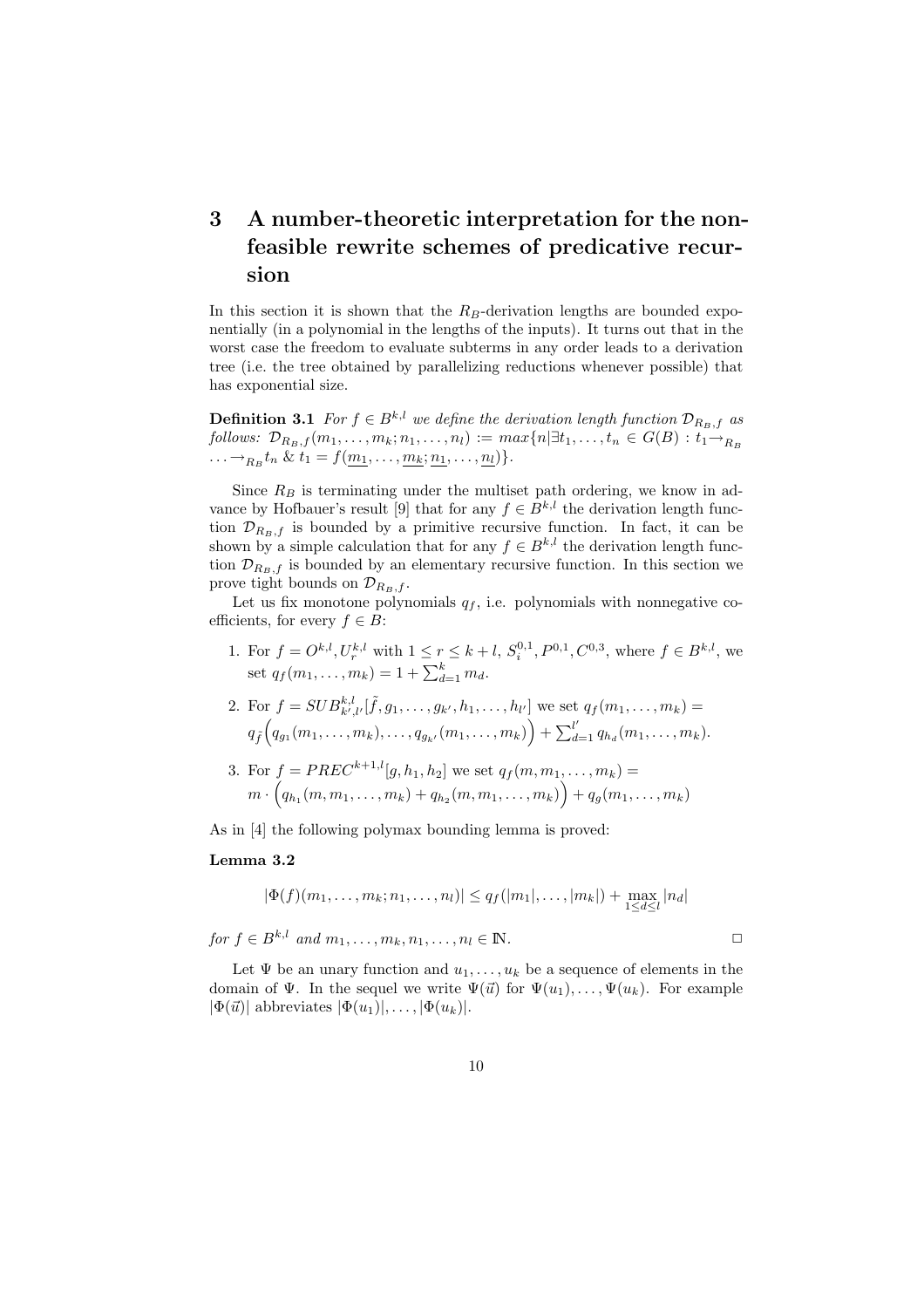For  $f \in B^{k,l}$  we will define a number-theoretic interpretation  $I_0(f) : \mathbb{N}^k \longrightarrow$ IN which is a monotone polynomial. Then the interpretation of the terms in  $T(B)$  is defined as follows. For a variable  $x \in X$  we set  $I(x) = 1$ . For  $f \in B^{k,l}$ and  $s_1, \ldots, s_k, t_1, \ldots, t_l \in T(B)$  we define

$$
I(f(s_1,\ldots,s_k;t_1,\ldots,t_l)) := 2^{I_0(f)\big(|\Phi(\vec{s})|\big)} \cdot \Big(\sum_{d=1}^k I(s_d) + \sum_{d=1}^l I(t_d) + lh(f)\Big).
$$

Obviously we have  $I(f(\vec{s}, \vec{t})) \ge \sum_{d=1}^{k} I(s_d) + \sum_{d=1}^{l} I(t_d) + lh(f) \ge 1$ . By induction on  $lh(t)$  we get  $I(t) \geq lh(t)$  for any  $t \in T(B)$ .

**Definition 3.3** Recursive definition of  $I_0(f)$  for  $f \in B$ .

1. For  $f = O^{k,l}, U_r^{k,l}$  with  $1 \le r \le k+l$ ,  $S_i^{0,1}, P^{0,1}, C^{0,3}$ , where  $f \in B^{k,l}$ , we  $set I_0(f)(m_1,...,m_k) = 0$ 

2. 
$$
I_0\Big(SUB_{k',l'}^{k,l}[f,g_1,\ldots,g_{k'},h_1,\ldots,h_{l'}]\Big)(m_1,\ldots,m_k)
$$
  
=  $I_0(f)\Big(q_{g_1}(\vec{m}),\ldots,q_{g_{k'}}(\vec{m})\Big)+\sum_{d=1}^{k'}I_0(g_d)(\vec{m})+\sum_{d=1}^{l'}I_0(h_d)(\vec{m})+1$ 

3. 
$$
I_0\Big(PREC^{k+1,l}[g, h_1, h_2]\Big)(m, m_1, \dots, m_k)
$$
  
=  $m \cdot \Big(I_0(h_1)(m, \vec{m}) + I_0(h_2)(m, \vec{m})\Big) + I_0(g)(\vec{m})$ 

From the definition we easily see that  $I_0(f)$  is a monotone polynomial for any  $f \in B$ .

We compute  $I(S_i(:, s)) = 2^{I_0(S_i)} \cdot (I(s) + lh(S_i)) = I(s) + 1$ , so  $I(\underline{m}) = |m| + 1$ for every numeral  $\underline{m}.$ 

Using  $2^m + 2^n \leq 2^{m+n}$  for  $m, n \geq 1$  we see

$$
\begin{split}\n&\mathcal{I}\Big(f(\underline{m_1},\ldots,\underline{m_k};\underline{n_1},\ldots,\underline{n_l})\Big) \\
&= 2^{\mathrm{I_0}(f)(|\Phi(\vec{m})|)} \cdot \Big(\sum_{d=1}^k \mathrm{I}(\underline{m}_d) + \sum_{d=1}^l \mathrm{I}(\underline{n}_d) + lh(f)\Big) \\
&\leq 2^{\mathrm{I_0}(f)(|\vec{m}|)} \cdot \Big(\sum_{d=1}^k (|m_d|+1) + \sum_{d=1}^l (|n_d|+1) + lh(f)\Big) \\
&\leq 2^{\mathrm{I_0}(f)(|\vec{m}|) + \sum_{d=1}^k |m_d| + \sum_{d=1}^l |n_d| + lh(f)}\n\end{split}
$$

Therefore I $(f(m_1,\ldots,m_k;n_1,\ldots,n_l))$  is bounded by an exponential of a monotone polynomial in the lengths of the inputs  $m_1, \ldots, m_k, n_1, \ldots, n_l$ .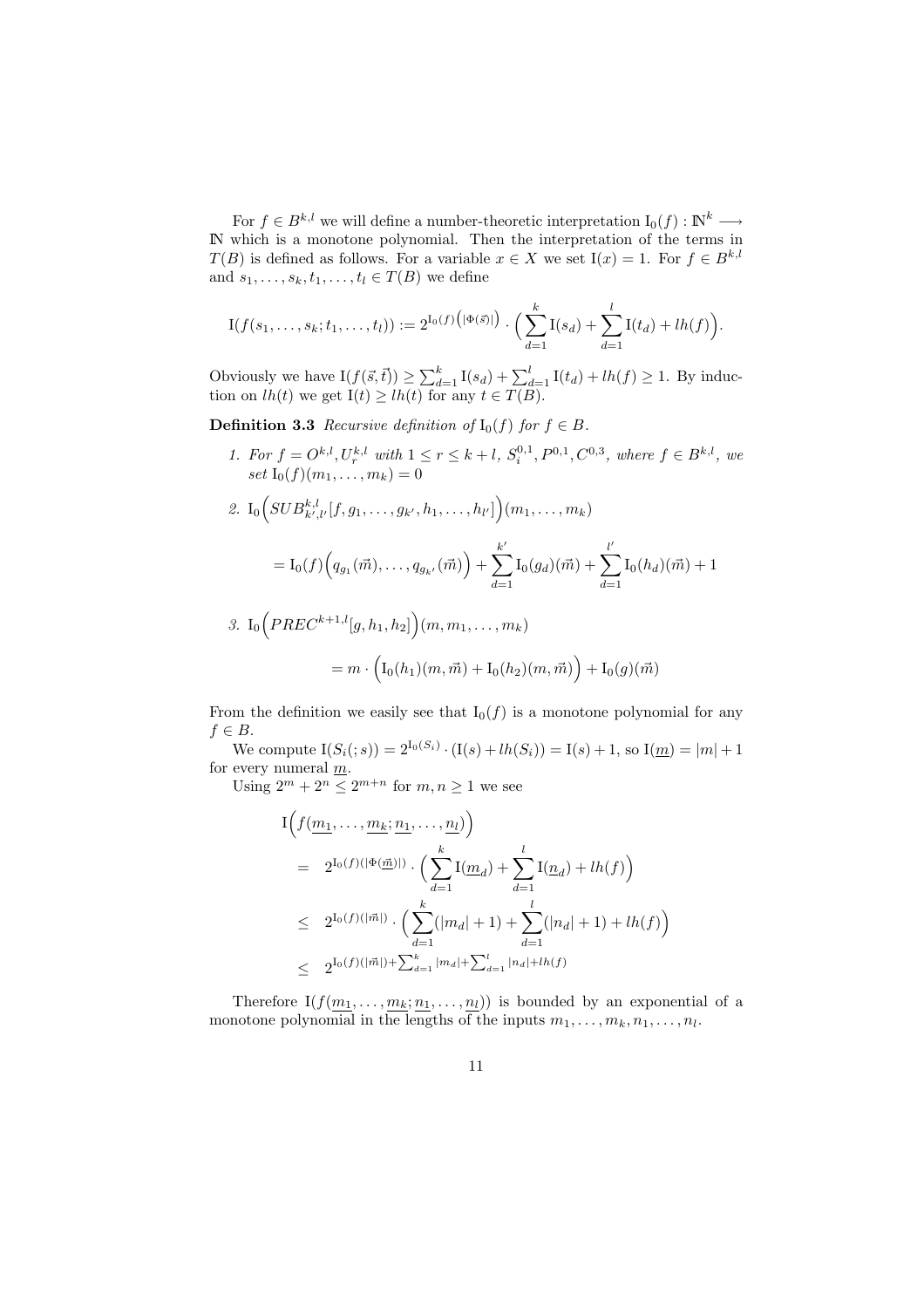**Theorem 3.4**  $R_B$  is terminating and for every  $f \in B$  the derivation length function  $\mathcal{D}_{R_B,f}$  is bounded by an exponential of a monotone polynomial in the lengths of the inputs.

This theorem is an immediate consequence of

**Lemma 3.5** If  $s, t \in G(B)$  and  $s \to_{R_B} t$  then  $I(s) > I(t)$ .

*Proof* of Theorem 3.4. If  $t_1, \ldots, t_n \in G(B)$  with  $t_1 \rightarrow_{R_B} \ldots \rightarrow_{R_B} t_n$  then Lemma 3.5 implies  $n \leq I(t_1)$ . Therefore  $\mathcal{D}_{R_B,f}(m_1,\ldots,m_k,n_1,\ldots,n_l) \leq$  $I(f(m_1,\ldots,m_k; n_1,\ldots,n_l))$  and this is bounded by an exponential of a monotone polynomial in the lengths of the inputs.  $\Box$ 

*Proof* of Lemma 3.5. It is easy to check that  $I(f(\ldots s \ldots)) > I(f(\ldots t \ldots))$ provided that  $I(s) > I(t)$ . So we only have to prove that  $I(s\sigma) > I(t\sigma)$  for all  $\langle s,t \rangle \in R_B$  and all ground substitutions  $\sigma$ . To do this we only consider the nontrivial cases.

1. Let  $\tilde{f} = SUB_{k',l'}^{k,l}[f,g_1,\ldots,g_{k'},h_1,\ldots,h_{l'}].$  We consider the case

$$
\tilde{f}(s_1,\ldots,s_k;t_1,\ldots,t_l) \n\rightarrow_{R_B} f(g_1(\vec{s};\ldots,g_{k'}(\vec{s};\cdot);h_1(\vec{s};\vec{t}),\ldots,h_{l'}(\vec{s};\vec{t})).
$$

Using  $lh(f), lh(g_1), \ldots, lh(g_{k'}), lh(h_1), \ldots, lh(h_{l'}) < lh(\tilde{f})$  we compute

$$
I(f(g_1(\vec{s};),...,g_{k'}(\vec{s};);h_1(\vec{s};\vec{t}),...,h_{l'}(\vec{s};\vec{t})))
$$
\n
$$
= 2^{I_0(f) \left( |\Phi(g_1(\vec{s};))|, ..., |\Phi(g_{k'}(\vec{s};))| \right)} \cdot \left( \sum_{d=1}^{k'} 2^{I_0(g_d)(|\Phi(\vec{s})|)} \cdot \left[ \sum_{d=1}^{k} I(s_d) + lh(g_d) \right] + \sum_{d=1}^{l'} 2^{I_0(h_d)(|\Phi(\vec{s})|)} \cdot \left[ \sum_{d=1}^{k} I(s_d) + \sum_{d=1}^{l} I(t_d) + lh(h_d) \right] + lh(f) \right) < 2^{I_0(f) \left( q_{g_1} (|\Phi(\vec{s})|), ..., q_{g_{k'}} (|\Phi(\vec{s})|) \right)} \cdot \left( \sum_{d=1}^{k'} 2^{I_0(g_d)(|\Phi(\vec{s})|)} + \sum_{d=1}^{l'} 2^{I_0(h_d)(|\Phi(\vec{s})|)} + 1 \right) < \cdot \left( \sum_{d=1}^{k} I(s_d) + \sum_{d=1}^{l} I(t_d) + lh(\tilde{f}) \right) < 2^{I_0(f) \left( q_{g_1} (|\Phi(\vec{s})|), ..., q_{g_{k'}} (|\Phi(\vec{s})|) \right) + \sum_{d=1}^{k'} I_0(g_d)(|\Phi(\vec{s})|) + \sum_{d=1}^{l'} I_0(h_d)(|\Phi(\vec{s})|) + 1 < \cdot \left( \sum_{d=1}^{k} I(s_d) + \sum_{d=1}^{l} I(t_d) + lh(\tilde{f}) \right) = I\left( \tilde{f}(\vec{s};\vec{t}) \right)
$$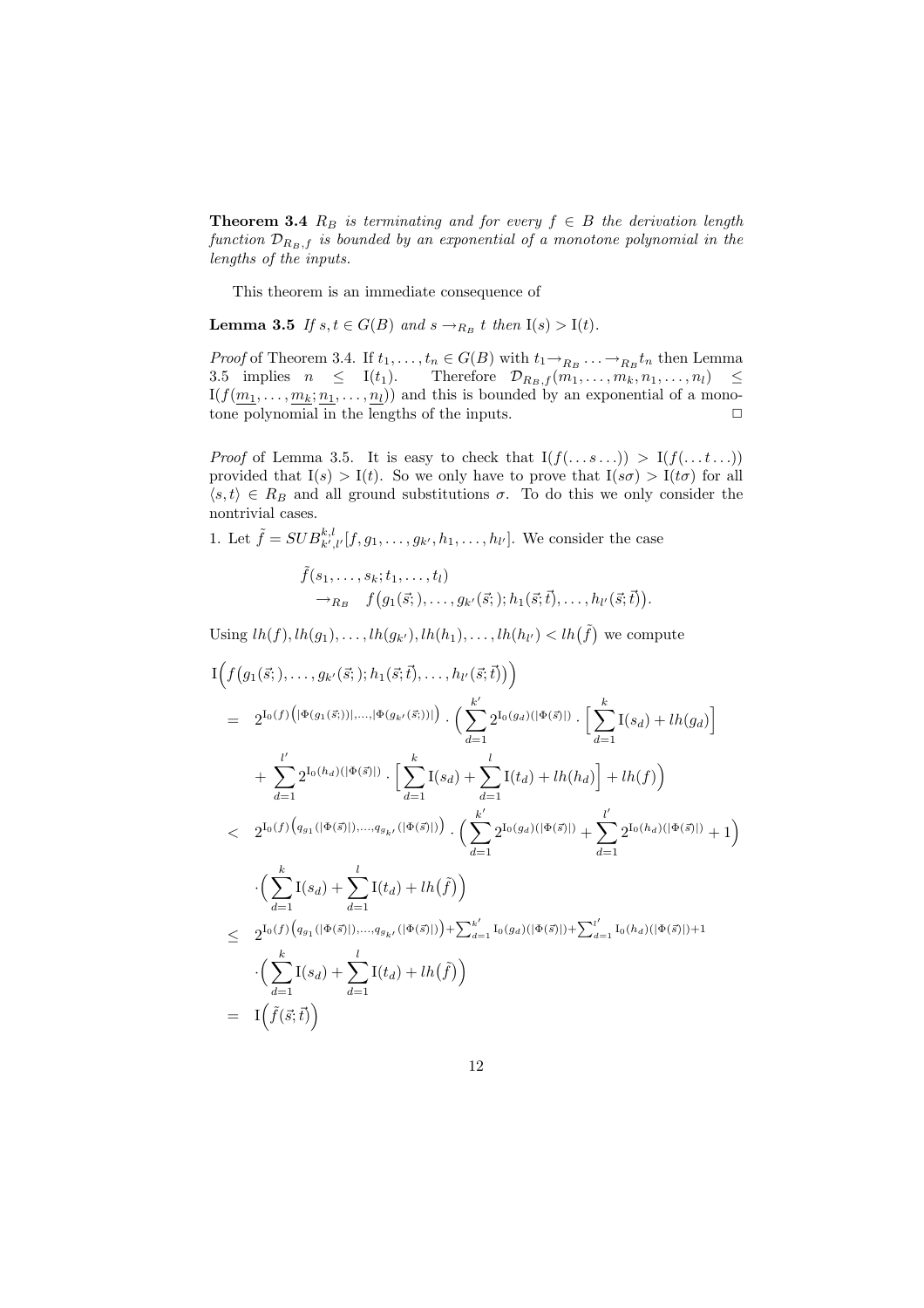2. Let  $f = PREC^{k+1,l}[g,h_1,h_2]$  and consider the case

$$
f(S_i(:,s), s_1, \ldots, s_k; t_1, \ldots, t_l)
$$
  
\n
$$
\rightarrow_{R_B} h_i(s, s_1, \ldots, s_k; t_1, \ldots, t_l, f(s, s_1, \ldots, s_k; t_1, \ldots, t_l))
$$

for  $i \in \{1, 2\}$ . Using  $lh(h_i) < lh(f)$  we compute:

$$
I(h_i(s, s_1, \ldots, s_k; t_1, \ldots, t_l, f(s, s_1, \ldots, s_k; t_1, \ldots, t_l))
$$
\n
$$
= 2^{I_0(h_i)(|\Phi(s, \vec{s})|)} \cdot \left( I(s) + \sum_{d=1}^k I(s_d) + \sum_{d=1}^l I(t_d) + 2^{I_0(f)(|\Phi(s, \vec{s})|)} \cdot \left[ I(s) + \sum_{d=1}^k I(s_d) + \sum_{d=1}^l I(t_d) + lh(f) \right] + lh(h_i) \right)
$$
\n
$$
< 2^{I_0(h_i)(|\Phi(s, \vec{s})|)} \cdot \left( 1 + 2^{I_0(f)(|\Phi(s, \vec{s})|)} \right)
$$
\n
$$
\cdot \left( I(s) + \sum_{d=1}^k I(s_d) + \sum_{d=1}^l I(t_d) + lh(f) \right)
$$
\n
$$
\leq 2^{(I_0(h_i)(|\Phi(s, \vec{s})|)+1)+|\Phi(s)|} \cdot \left( I_0(h_1)(|\Phi(s, \vec{s})|) + I_0(h_2)(|\Phi(s, \vec{s})|) \right) + I_0(g)(|\Phi(\vec{s})|)
$$
\n
$$
\cdot \left( I(s) + \sum_{d=1}^k I(s_d) + \sum_{d=1}^l I(t_d) + lh(f) \right)
$$
\n
$$
\leq I\left( f(S_i(s), s; \vec{t}) \right)
$$

In the following we give an example of a function  $f$  so that the derivation length function  $\mathcal{D}_{R_B,f}$  is not bounded by a polynomial in the lengths of the inputs. To do so we define a function symbol

 $\Box$ 

$$
g:= PREC^{1,1}[U_1^{0,1},SUB_{0,2}^{1,2}[U_1^{0,2},U_3^{1,2},U_3^{1,2}],SUB_{0,2}^{1,2}[U_1^{0,2},U_3^{1,2},U_3^{1,2}]]\\
$$

and terms  $T_0(x) := x$  and  $T_{n+1}(x) := U_1^{0,2}(\mathcal{F}_n(x), T_n(x))$ . The connection between g and the  $T_n$ 's is

**Lemma 3.6**  $g(\underline{m}; s) \to_{R_B}^* T_{|m|}(s)$  for all  $m \in \mathbb{N}$  and  $s \in T(B)$ .

*Proof.* The assertion is proved by induction on m. First we see  $g(0; s) \rightarrow_{R_B}$  $U_1^{0,1}(s) \rightarrow_{R_B} s = T_{|0|}(s)$ . In the induction step we compute

$$
g(\underbrace{S_i(:,m)}_{\rightarrow_{R_B}}; s) = g(S_i(:,m); s)
$$
  
\n
$$
\rightarrow_{R_B} SUB_{0,2}^{1,2}[U_1^{0,2}, U_3^{1,2}, U_3^{1,2}](m; s, g(m; s))
$$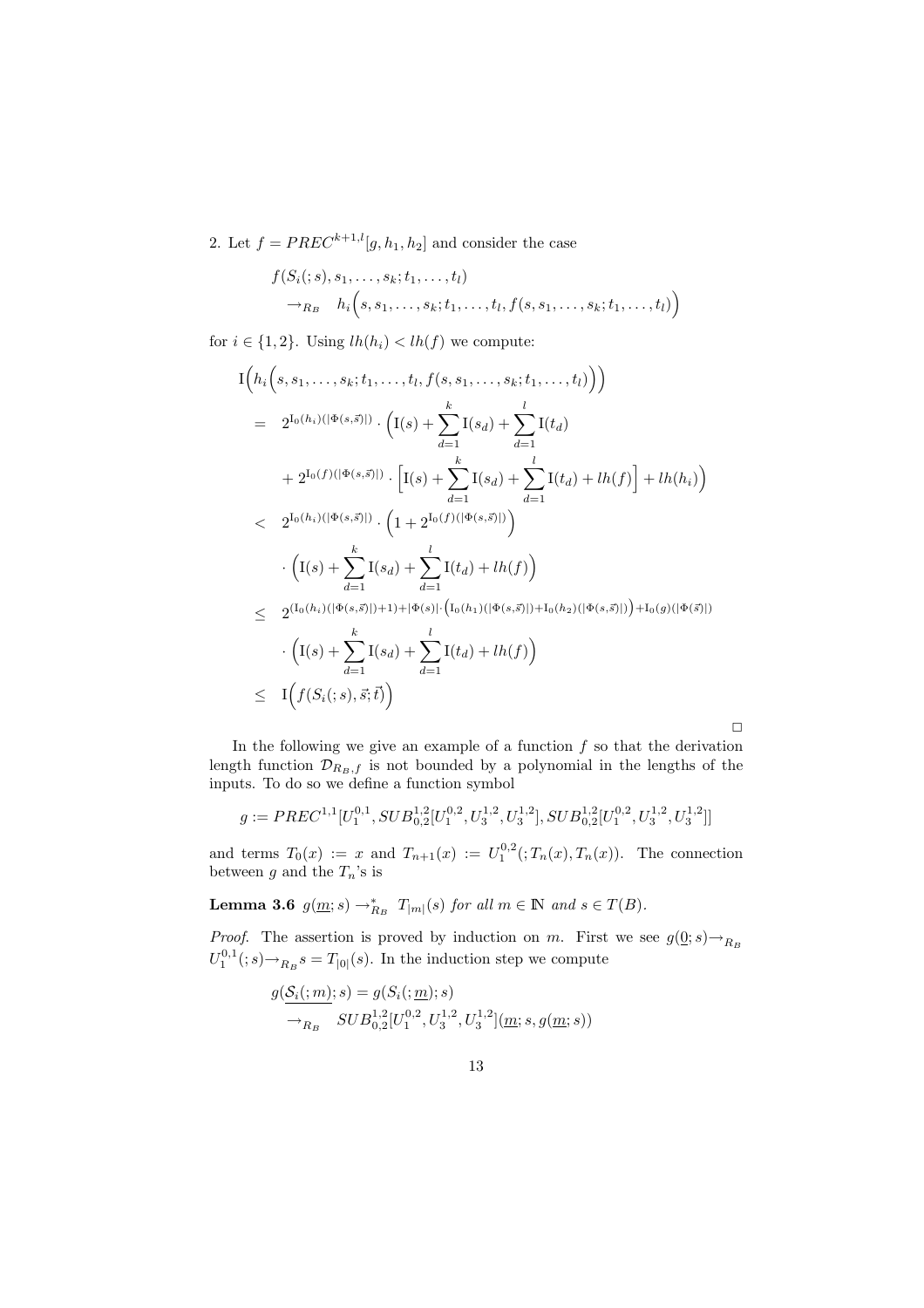$$
\begin{aligned}\n& \stackrel{i.h.}{\rightarrow}_{R_B}^{\text{i.h.}} & SUB_{0,2}^{1,2}[U_1^{0,2}, U_3^{1,2}, U_3^{1,2}](\underline{m}; s, T_{|m|}(s)) \\
& \rightarrow_{R_B} & U_1^{0,2}\left(\,; U_3^{1,2}(\underline{m}; s, T_{|m|}(s)), U_3^{1,2}(\underline{m}; s, T_{|m|}(s))\right) \\
& \rightarrow_{R_B}^2 & U_1^{0,2}(\,; T_{|m|}(s), T_{|m|}(s)) = T_{|m|+1}(s) = T_{|S_i(\cdot;m)|}(s)\n\end{aligned}
$$

 $\Box$ 

Consider some term s which has some derivation with length greater than 0. Then the following lemma shows that  $T_k(s)$  has a derivation with length at least  $2^k$ .

**Lemma 3.7**  $l_k(m) := \max\{n | \exists t_1, ..., t_n \in G(B) : t_1 \to_{R_B} ... \to_{R_B} t_n \& t_1 =$  $T_k(O^{1,0}(\underline{m})) \& t_n = O \} \geq 2^k.$ 

*Proof.* The assertion is proved by induction on  $k$  for any  $m$ . Let  $s$  be the term  $O^{1,0}(\underline{m})$ . We see  $T_0(s) = s \rightarrow_{R_B} O$ , so  $l_0(m) \geq 2^0$ . For the induction step we compute

$$
T_{k+1}(s) = U_1^{0,2}(\,; T_k(s), T_k(s)) \to_{R_B}^{l_k(m)} U_1^{0,2}(\,; 0, T_k(s)) \to_{R_B}^{l_k(m)} U_1^{0,2}(\,; O, O) \to_{R_B} O,
$$

so  $l_{k+1}(m) > 2 \cdot l_k(m)$  and the induction hypothesis leads to  $l_{k+1}(m) \geq 2^{k+1}$ .  $\Box$ 

We define  $f = SUB_{1,1}^{1,0}[g, U_1^{1,0}, O^{1,0}]$  and prove

**Theorem 3.8**  $\mathcal{D}_{R_B,f}(m) > 2^{|m|}$  for all  $m \in \mathbb{N}$ .

*Proof.* We give a derivation of  $f(\underline{m}) \rightarrow_{R_B}^* O$  which has a length greater than  $2^{|m|}$ .

$$
f(\underline{m}) \rightarrow_{R_B} g(U_1^{1,0}(\underline{m};); O^{1,0}(\underline{m};))
$$
  

$$
\rightarrow_{R_B} g(\underline{m}; O^{1,0}(\underline{m};))
$$
  

$$
\rightarrow_{R_B}^* T_{|m|}(O^{1,0}(\underline{m};))) \rightarrow_{R_B}^{l_{|m|}(m)} O.
$$

With Lemma 3.7 this shows  $\mathcal{D}_{R_B,f}(m) > l_{|m|}(m) \geq 2^{|m|}$ 

**Corollary 3.9**  $\mathcal{D}_{R_B,f}$  is not bounded by a polynomial in the lengths of the in $puts.$ 

As a matter of fact we know that for every monotone polynomial  $p(m)$  there is a polytime function symbol  $g_p \in B^{1,0}$  so that  $|\Phi(g_p)(m;)| = p(|m|)$  for all  $m \in {\rm I\!N}.$  With Theorem 3.8 we see

$$
\mathcal{D}_{R_B,SUB_{1,0}^{1,0}[f,g_p]}(m) \geq \mathcal{D}_{R_B,f}(\Phi(g_p)(m;)) > 2^{|\Phi(g_p)(m;)|} = 2^{p(|m|)}.
$$

.  $\Box$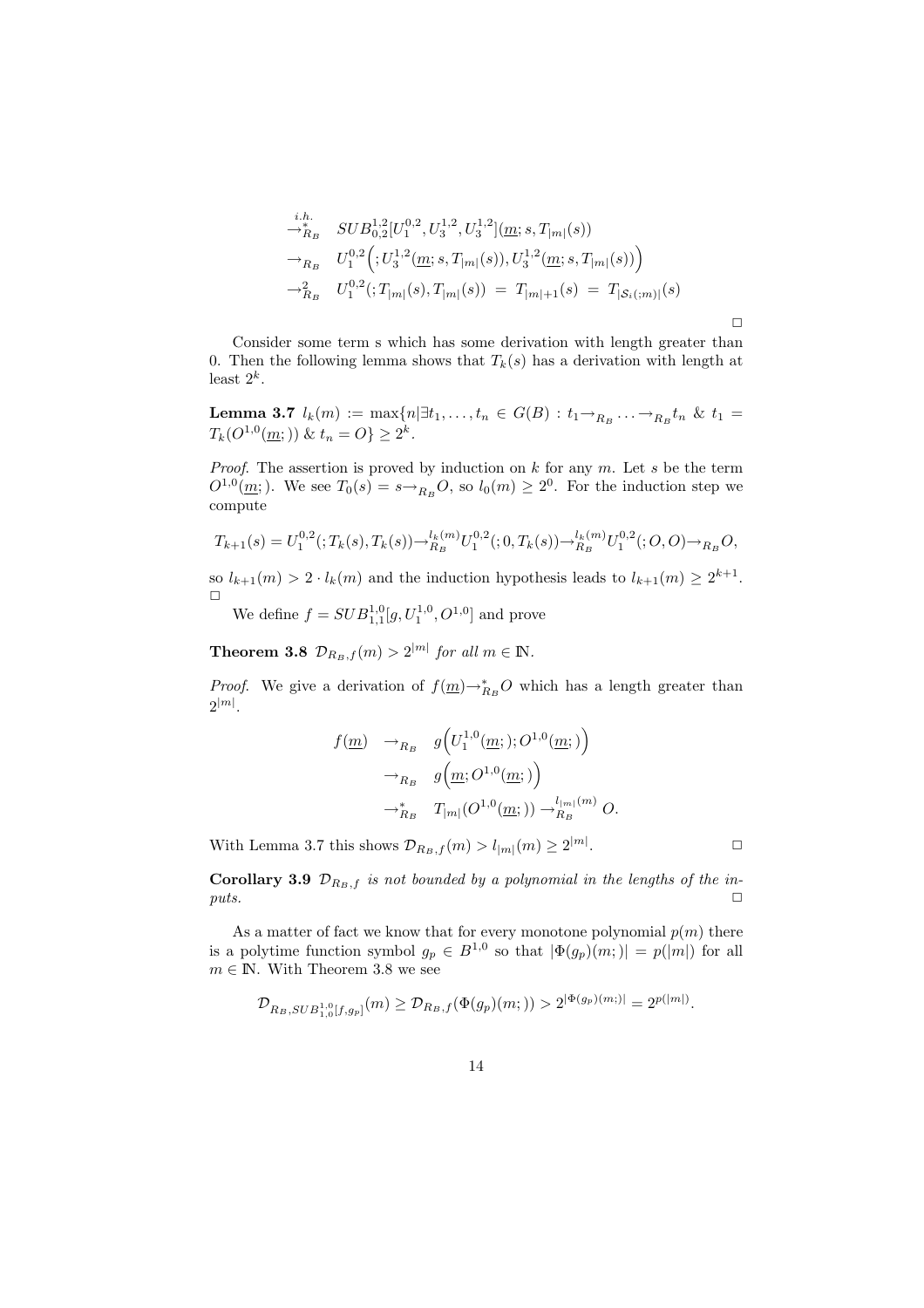**Corollary 3.10** Let  $k \in \mathbb{N}$  and  $f \in B^{k,0}$ . Any reasonable  $R_B$ -head reduction strategy yields an algorithm for  $\Phi(f)$  which runs in exponential time. (More generally, any reasonable  $R_B$  reduction strategy yields an algorithm for  $\Phi(f)$ which runs in exponential time.)

Proof. By folklore, there exists a polytime algorithm which, if possible, rewrites any ground term  $s \in G(B)$  via an  $R_B$ -head reduction step into its reduct. Consider any deterministic head reduction sequence  $f(\underline{m_1}, \ldots, \underline{m_k}) = t_1 \rightarrow_{R_B} \cdots$  $\rightarrow_{R_B} t_n = \underline{\Phi(f)(m_1,\ldots,m_k)}$ . Then, by Theorem 3.4 and the remark before Definition 3.3, *n* and the lengths of any  $t_i$  for  $i \in \{1, \ldots, n\}$  are bounded by an exponential in a polynomial in the dyadic lengths of  $m_1, \ldots, m_k$ . Putting things together, the assertion follows.  $\Box$ 

# 4 A number-theoretic interpretation for the feasible rewrite schemes of predicative recursion

In this section it is shown that the  $R'_B$ -derivation lengths are bounded by a polynomial in the lengths of the inputs. Since in  $R'_B$  the reduction system is forced to evaluate safe positions first the size of the derivation tree is polynomial.

**Definition 4.1** For  $f \in B^{k,l}$  we define the derivation length function  $\mathcal{D}_{R'_R,f}$  as  $\text{follows: } \mathcal{D}_{R'_{B},f}(m_{1},\ldots,m_{k};n_{1},\ldots,n_{l}) := max\{n|\exists t_{1},\ldots,t_{n} \in G(B): t_{1} \rightarrow t_{R'_{B}},$  $\ldots \rightarrow_{R'_B} t_n \& t_1 = f(\underline{m_1}, \ldots, \underline{m_k}; \underline{n_1}, \ldots, \underline{n_l})\}.$ 

For  $f \in B^{k,l}$  we will define a number-theoretic interpretation  $J_0(f) : \mathbb{N}^k \longrightarrow$ IN which is a monotone polynomial. Then the interpretation of the terms in  $T(B)$  is defined as follows. For a variable  $x \in X$  we set  $J(x) = 1$ . For  $f \in B^{k,l}$ and  $s_1, \ldots, s_k, t_1, \ldots, t_l \in T(B)$  we define

$$
J(f(\vec{s};\vec{t})) := J_0(f) (|\Phi(\vec{s})|) \cdot \left( \sum_{d=1}^k J(s_d) + \max_{1 \le d \le l} |\Phi(t_d)| + 1 \right) + \sum_{d=1}^l J(t_d) + lh(f).
$$

**Definition 4.2** Recursive definition of  $J_0(f)$  for  $f \in B$ .

- 1. For  $f = O, S_i^{0,1}, P^{0,1}, C^{0,3}$  we set  $J_0(f) = 0$
- 2. For  $f = O^{k,l}, U_r^{k,l}$ , where  $1 \le r \le k+l$ , we set  $J_0(f)(m_1, \ldots, m_k) = 1$
- 3.  $J_0\Big(SUB_{k',l'}^{k,l}[f,g_1,\ldots,g_{k'},h_1,\ldots,h_{l'}]\Big)(m_1,\ldots,m_k)$

$$
= J_0(f) \Big( q_{g_1}(\vec{m}), \ldots, q_{g_{k'}}(\vec{m}) \Big) \cdot \Big( \sum_{d=1}^{k'} [J_0(g_d)(\vec{m}) + lh(g_d)]
$$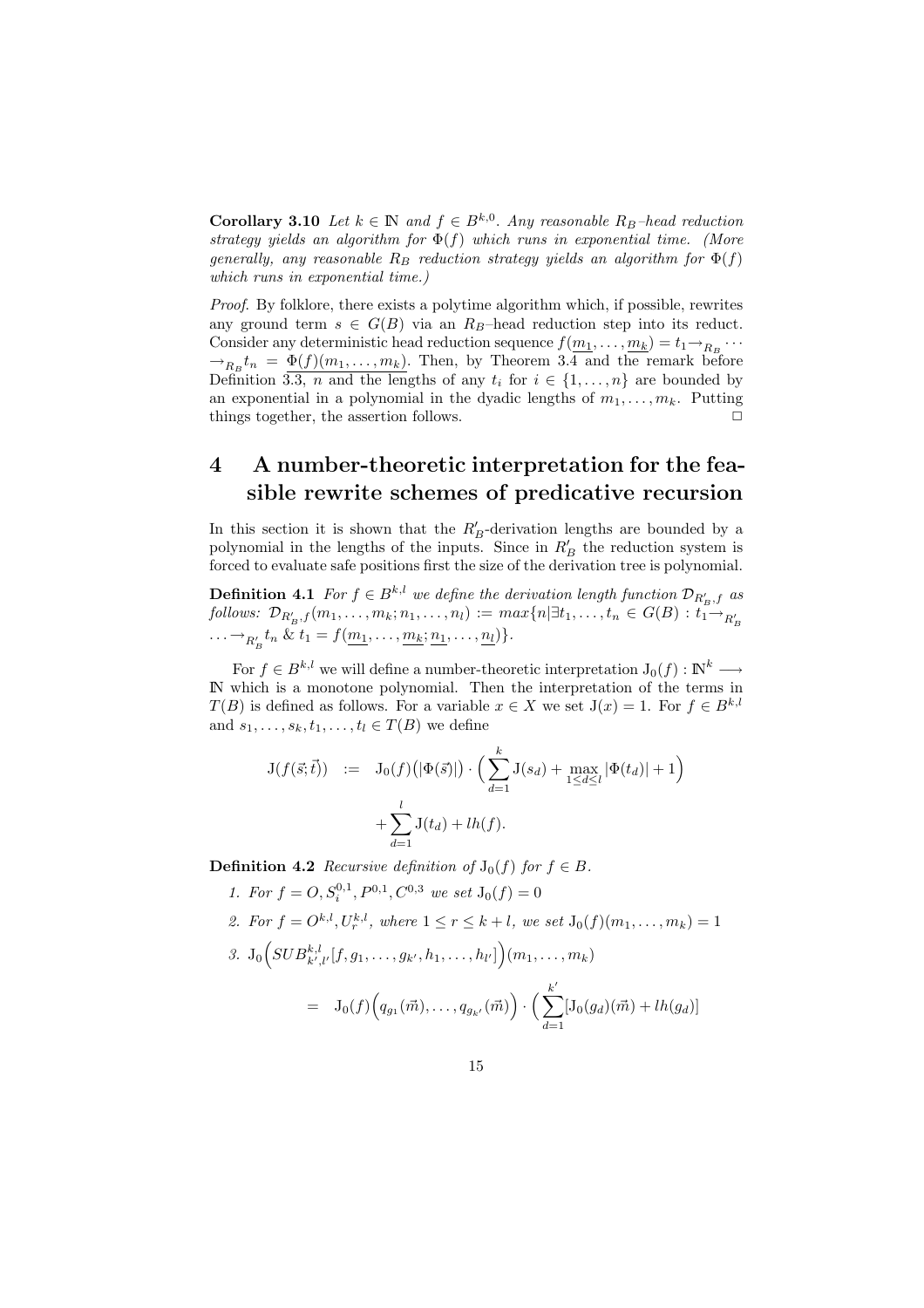+
$$
\sum_{d=1}^{l'} q_{h_d}(\vec{m}) + 1
$$
  
+
$$
\sum_{d=1}^{l'} J_0(h_d)(\vec{m}) + l \cdot l'
$$

4. 
$$
J_0\Big(PREC^{k+1,l}[g, h_1, h_2]\Big)(m, m_1, \dots, m_k)
$$
  
\n
$$
= m \cdot \Big([J_0(h_1)(m, \vec{m}) + J_0(h_2)(m, \vec{m})] \cdot q_f(m, \vec{m}) + l +
$$
\n
$$
\max\{lh(h_1), lh(h_2)\}\Big) + J_0(g)(\vec{m})
$$

From the definition we easily see that  $J_0(f)$  is a monotone polynomial for any  $f \in B$ . Obviously we have  $J(f(\vec{s}, \vec{t})) \ge \sum_{d=1}^{k} J(s_d) + \sum_{d=1}^{l} J(t_d) + lh(f) \ge 1$ . By induction on  $lh(t)$  we get  $J(t) \geq lh(t)$  for any  $t \in T(B)$ .

We compute  $J(S_i(s)) = J_0(S_i) \cdot (|\Phi(s)| + 1) + J(s) + 1 = J(s) + 1$ , so  $J(\underline{m}) = |m| + 1$  for every numeral  $\underline{m}$ .

We see that  $J(f(\underline{m_1},\ldots,\underline{m_k},\underline{n_1},\ldots,\underline{n_l}))$  is bounded by a monotone polynomial in the lengths of the inputs  $m_1, \ldots, m_k, n_1, \ldots, n_l$ , because

$$
J\left(f(\underline{m_1},\ldots,\underline{m_k};\underline{n_1},\ldots,\underline{n_l})\right)
$$
  
=  $J_0(f)(|\Phi(\vec{m})|)\cdot \left(\sum_{d=1}^k J(\underline{m_d}) + \max_{1\leq d\leq l} |\Phi(\underline{n_d})| + 1\right) + \sum_{d=1}^l J(\underline{n_d}) + lh(f)$   

$$
\leq \left(J_0(f)(|\vec{m}|) + 1\right)\cdot \left(\sum_{d=1}^k (|m_d| + 1) + \sum_{d=1}^l (|n_d| + 1) + lh(f)\right).
$$

**Theorem 4.3**  $R'_B$  is terminating and for every  $f \in B$  the derivation length function  $\mathcal{D}_{R'_B, f}$  is bounded by a monotone polynomial in the lengths of the inputs.

The same argumentation as in section 3 yields that this theorem is an immediate consequence of

**Lemma 4.4** If  $s, t \in G(B)$  and  $s \rightarrow_{R'_B} t$  then  $J(s) > J(t)$ .

*Proof.* It is easy to check that  $J(f(... s...)) > J(f(... t...))$  provided that  $J(s) > J(t)$ . So we only have to prove that  $J(s\sigma) > J(t\sigma)$  for all  $\langle s,t \rangle \in R'_B$  and all ground substitutions  $\sigma$ . To do this we only consider the nontrivial cases.

1. Let  $\tilde{f} = SUB_{k',l'}^{k,l}[f,g_1,\ldots,g_{k'},h_1,\ldots,h_{l'}].$  We consider the case

$$
\tilde{f}(s_1,\ldots,s_k;\underline{n_1},\ldots,\underline{n_l})\rightarrow_{R'_B} f(g_1(\vec{s};),\ldots,g_{k'}(\vec{s};);h_1(\vec{s};\underline{n}),\ldots,h_{l'}(\vec{s};\underline{n})).
$$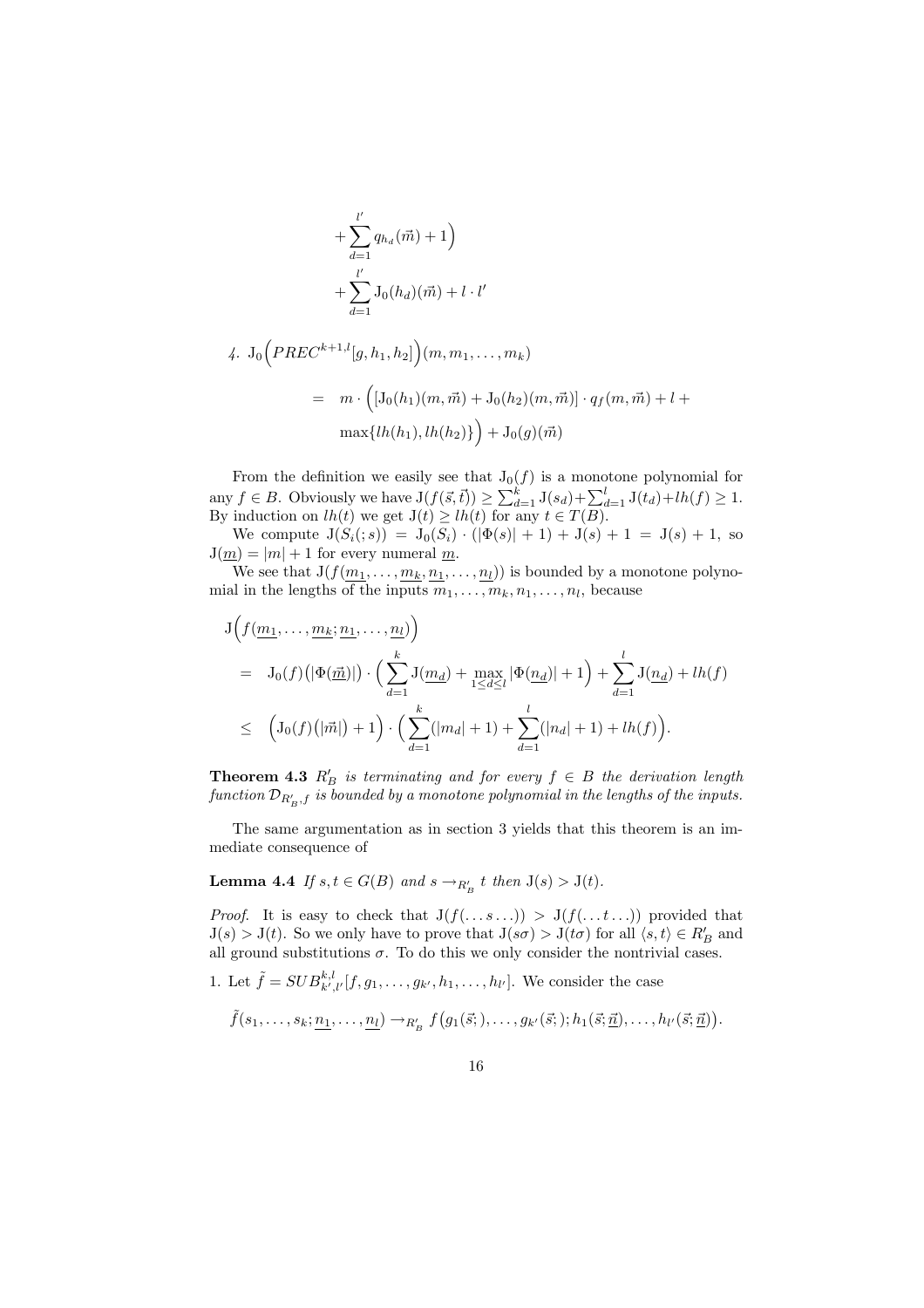Using  $J(\underline{n}) = |\Phi(\underline{n})| + 1$  for every numeral  $\underline{n}$  we compute

$$
J\left(f(g_1(\vec{s};),...,g_{k'}(\vec{s};);h_1(\vec{s};\vec{\underline{n}}),...,h_{k'}(\vec{s};\vec{\underline{n}}))\right) = J_0(f)\left(|\Phi(g_1(\vec{s};))|,...,|\Phi(g_{k'}(\vec{s};))|)\right) \n\cdot \left(\sum_{d=1}^{k'} J(g_d(\vec{s};)) + \max_{1 \leq d \leq k'} |\Phi(h_d(\vec{s};\vec{\underline{n}}))| + 1\right) + \sum_{d=1}^{l'} J(h_d(\vec{s};\vec{\underline{n}})) + lh(f) \n\leq \left(J_0(f)(q_{g_1}(|\Phi(\vec{s})|),...,q_{g_{k'}}(|\Phi(\vec{s})|)\right) \cdot \left(\sum_{d=1}^{k'} [J_0(g_d)(|\Phi(\vec{s})|) - \left(\sum_{d=1}^{k'} J(s_d) + 1\right) + lh(g_d)\right) + \max_{1 \leq d \leq l'} [q_{h_d}(|\Phi(\vec{s})|) + \max_{1 \leq d \leq l} |\Phi(\underline{n}_d)| + 1] \n+ \sum_{d=1}^{l'} \left(J_0(h_d)(|\Phi(\vec{s})|) \cdot \left[\sum_{d=1}^{k} J(s_d) + \max_{1 \leq d \leq l} |\Phi(\underline{n}_d)| + 1\right] \n+ \sum_{d=1}^{l} J(\underline{n}_d) + lh(h_d)\right) + lh(f) \n\leq \left[\left(J_0(f)(q_{g_1}(|\Phi(\vec{s})|),...,q_{g_{k'}}(|\Phi(\vec{s})|))\right) \cdot \left(\sum_{d=1}^{k'} J_0(g_d)(|\Phi(\vec{s})|) + lh(g_d)\right) \n+ \sum_{d=1}^{l'} q_{h_d}(|\Phi(\vec{s})|) + 1\right) + \sum_{d=1}^{l'} J_0(h_d)(|\Phi(\vec{s})|)\right] \n\cdot \left(\sum_{d=1}^{k} J(s_d) + \max_{1 \leq d \leq l} |\Phi(\underline{n}_d)| + 1\right) \n+ l \cdot l' \cdot (\max_{1 \leq d \leq l} |\Phi(\underline{n}_d)| + 1) + \sum_{d=1}^{l'} lh(h_d) + lh(f) \n $\leq J_0(\tilde{f})(|\Phi(\vec{s})|) \cdot \left(\sum_{d=1}^{k} J(s_d) + \max_{1 \le$
$$

2. Let  $f = PREC^{k+1,l}[g,h_1,h_2]$  and consider the case

$$
f(S_i(;s), s_1, \ldots, s_k; \underline{n_1}, \ldots, \underline{n_l})
$$
  
\n
$$
\rightarrow_{R'_B} h_i(s, s_1, \ldots, s_k; \underline{n_1}, \ldots, \underline{n_l}, f(s, s_1, \ldots, s_k; \underline{n_1}, \ldots, \underline{n_l}))
$$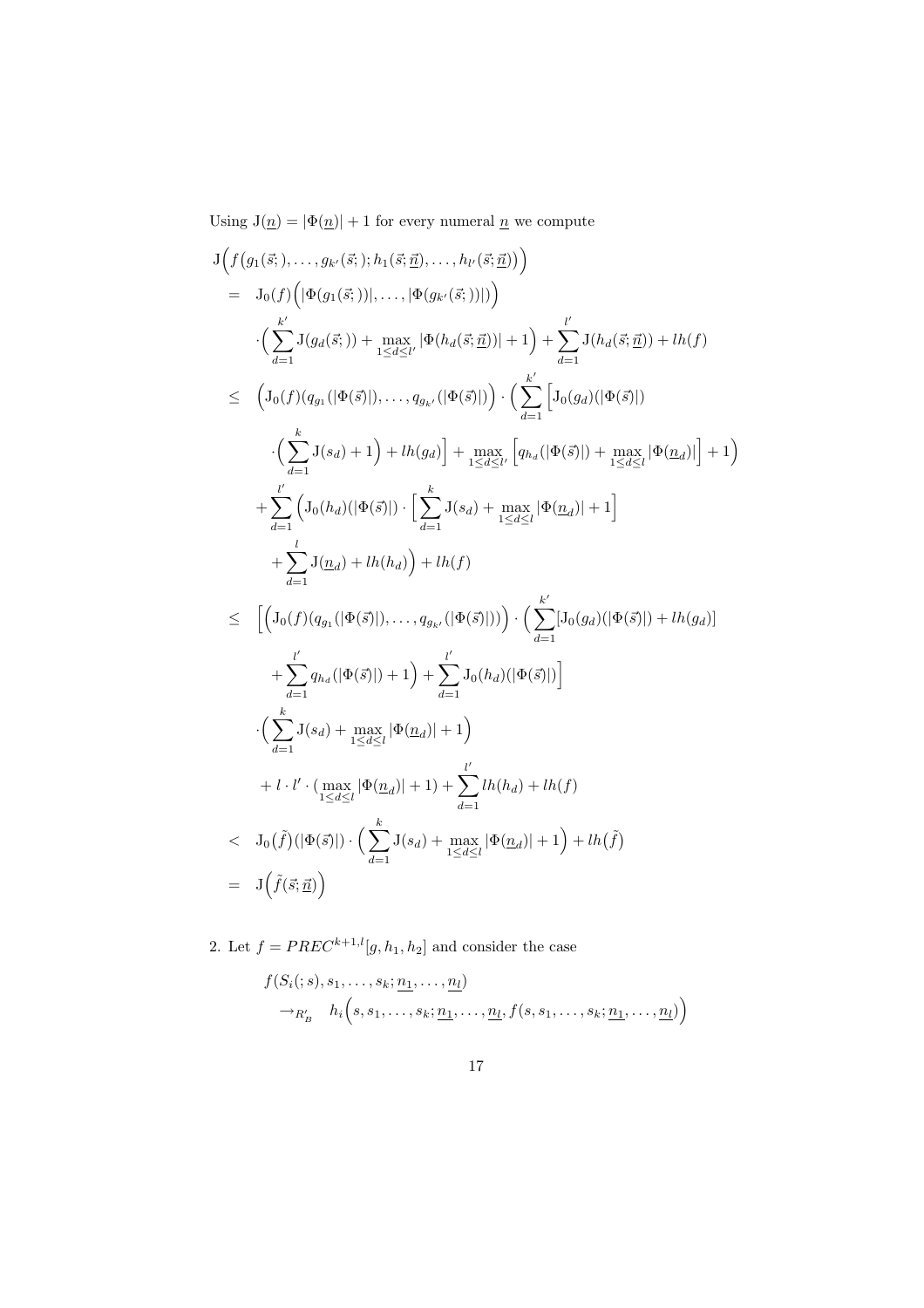for  $i \in \{1, 2\}$ . Again using  $J(\underline{n}) = |\Phi(\underline{n})| + 1$  for every numeral  $\underline{n}$  we compute

$$
J\left(h_i\left(s, s_1, \ldots, s_k; \underbrace{n_1, \ldots, n_l}_{d=1}, f(s, s_1, \ldots, s_k; \underbrace{n_1, \ldots, n_l}_{d=1}\right)\right)
$$
\n
$$
= J_0(h_i)\left(|\Phi(s, \vec{s})|\right) \cdot \left(J(s) + \sum_{d=1}^k J(s_d) + \max\{|\Phi(\vec{u})|, |\Phi(f(s, \vec{s}; \vec{u}))|\} + 1\right)
$$
\n
$$
+ \sum_{d=1}^l J(\underbrace{n_d}) + J\left(f(s, \vec{s}; \vec{\underline{u}})\right) + lh(h_i)
$$
\n
$$
\leq J_0(h_i)\left(|\Phi(s, \vec{s})|\right) \cdot \left(J(s) + \sum_{d=1}^k J(s_d) + q_f(|\Phi(s, \vec{s})|) + \max_{1 \leq d \leq l} |\Phi(\underbrace{n_d})| + 1\right)
$$
\n
$$
+ J_0(f)\left(|\Phi(s, \vec{s})|\right) \cdot \left(J(s) + \sum_{d=1}^k J(s_d) + \max_{1 \leq d \leq l} |\Phi(\underbrace{n_d})| + 1\right)
$$
\n
$$
+ \sum_{d=1}^l J(\underbrace{n_d}) + lh(f) + l \cdot (\max_{1 \leq d \leq l} |\Phi(\underbrace{n_d})| + 1) + lh(h_i)
$$
\n
$$
\leq \left[J_0(h_i)\left(|\Phi(s, \vec{s})|\right) \cdot (1 + q_f(|\Phi(s, \vec{s})|)) + l + lh(h_i)
$$
\n
$$
+ |\Phi(s)| \cdot \left([J_0(h_1)\left(|\Phi(s, \vec{s})|\right) + J_0(g)\left(|\Phi(s, \vec{s})|\right)\right) \cdot q_f(|\Phi(s, \vec{s})|)\right)
$$
\n
$$
+ l + \max\{lh(h_i), lh(h_2)\}\right) + J_0(g)\left(|\Phi(\vec{s})|\right)
$$
\n
$$
\cdot \left(J(s) + \sum_{d=1}^k J(s_d) + \max_{1 \leq d \leq l} |\Phi(\underbrace{n_d})| + 1\right) + \sum_{d=1}^l J(\underbrace{n_d}) + lh(f)
$$
\n
$$
\leq \left[|\Phi(S_i(s))|\right) \cdot \left([J_0(h_1)\left(|\Phi(s, \vec{s})|\right) + J_0
$$

**Corollary 4.5** Let  $k \in \mathbb{N}$  and  $f \in B^{k,0}$ . Any reasonable  $R'_B$ -head reduction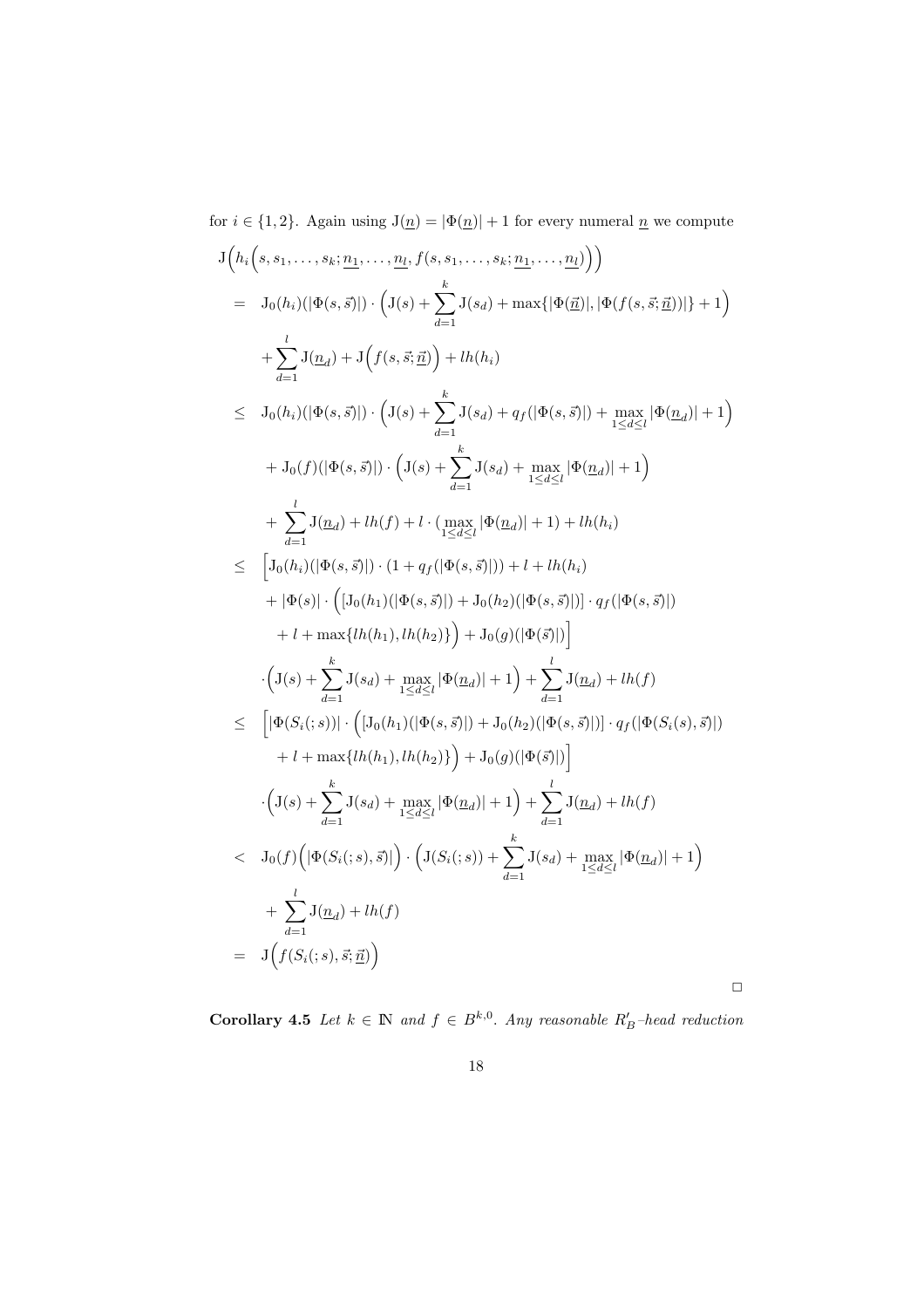strategy yields an algorithm for  $\Phi(f)$  which runs in polynomial time. Any reasonable  $R'_B$ -inside first reduction strategy yields an algorithm for  $\Phi(f)$  which runs in polynomial time. (More generally, any reasonable  $R'_B$  reduction strategy yields an algorithm for  $\Phi(f)$  which runs in polynomial time.)

Proof. By folklore, there exists a polytime algorithm which, if possible, rewrites any ground term  $s \in G(B)$  via an  $R'_B$ -head reduction step into its reduct. Consider any deterministic head reduction sequence  $f(\underline{m_1}, \ldots, \underline{m_k}) = t_1 \rightarrow_{R'_B} \cdots$  $\rightarrow_{R'_R} t_n = \underline{\Phi(f)(m_1, \ldots, m_k)}$ . Then, by Theorem 4.3 and the remark after Definition 4.2, *n* and the lengths of any  $t_i$  for  $i \in \{1, ..., n\}$  are bounded by a polynomial in the dyadic lengths of  $m_1, \ldots, m_k$ . Putting things together, the assertion follows.  $\Box$ 

# 5 A non trivial closure property of  $POLYTIME$

In this section we give a non trivial application of the theory developed in the previous sections. We reprove Bellantoni's result stating that  $\beta$  is closed under predicative recursion with parameter substitution. For simplicity we restrict ourselves to the case of one parameter function.

**Theorem 5.1** Assume that  $\mathcal{G} \in \mathcal{B}^{1,1}$ ,  $\mathcal{H}_i \in \mathcal{B}^{2,2}$  and  $\mathcal{P} \in \mathcal{B}^{2,1}$ . Then there exists a unique polytime function  $\mathcal{F}: \mathbb{N}^{2,1} \to \mathbb{N}$  so that  $\mathcal{F}(0,m_1;n) = \mathcal{G}(m_1;n)$  $\mathcal{F}(\mathcal{S}_i(m), m_1; n) = \mathcal{H}_i(m, m_1; n, \mathcal{F}(m, m_1; n, \mathcal{P}(m, m_1; n)).$ 

The corresponding rewrite system is defined as follows.

**Definition 5.2** Assume that  $g \in B^{1,1}$ ,  $h_i \in B^{2,2}$  for  $i \in \{1,2\}$  and  $p \in B^{2,1}$ . Let  $f$  be a new function symbol of arity  $2, 1$  and length  $1$ . Then  $R_{BPS}(g, h_1, h_2, p)$  consists of  $R'_B$  plus the rules:  $f(0, x_1; n) \to g(x_1; n)$  $f(S_i(:,x), x_1; \underline{n}) \rightarrow h_i(x, x_1; \underline{n}, f(x, x_1; \underline{n}, p(x, x_1; \underline{n})))$  for  $i \in \{1, 2\}.$ 

Using the lexicographic path ordering it can easily be shown that  $R_{BPS}(g,h_1,h_2,p)$  is terminating. An alternative and more informative termination proof is given by the following theorem.

**Theorem 5.3** Let R be the rewrite systems given in Definition 5.2. Let f be the corresponding function symbol. Then  $\mathcal{D}_{R,f}$  and

$$
\max\{lh(t):f(\underline{m_1},\underline{m_2};\underline{n}){\rightarrow^*_{R_{BPS}}t}\}
$$

are bounded by a polynomial in the lengths of the inputs  $m_1, m_2, n$ .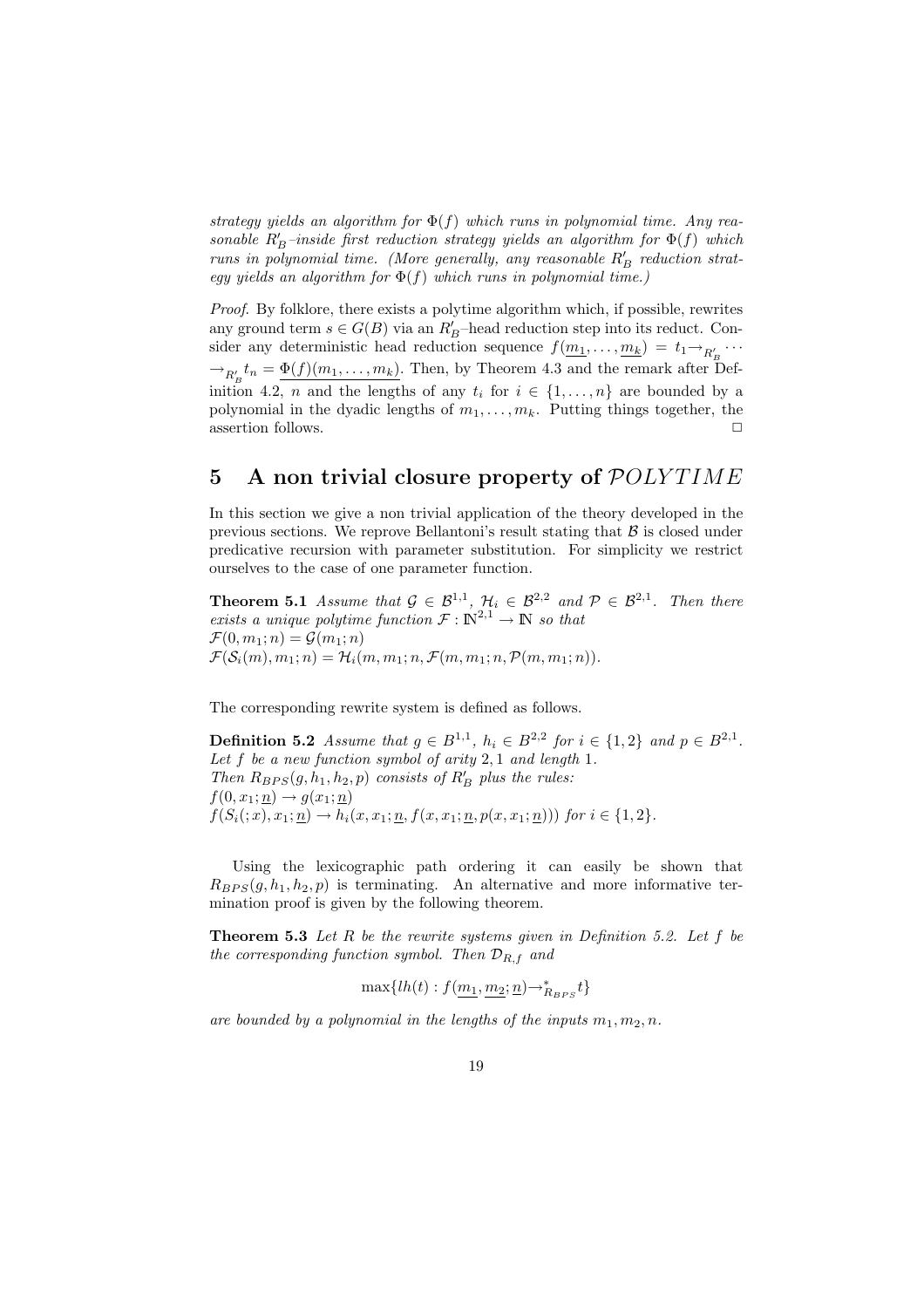*Proof.* We expand the number-theoretic interpretation  $J_0$  from section 4 respecting the new function symbol  $f$ . Following [4] we define an appropiate monotone polynomial  $q_f$  for majorizing the normal arguments of  $f$ :

$$
q_f(m_1, m_2) = m_1 \cdot \Big( q_{h_1}(m_1, m_2) + q_{h_2}(m_1, m_2) + q_p(m_1, m_2) + 1 \Big) + q_g(m_1, m_2).
$$

Again the polymax bounding Lemma 3.2 holds.

In addition to the clauses of the Definition 4.2 we define:

$$
J_f(m_1, m_2)
$$
  
=  $m_1 \cdot ([J_0(h_1)(m_1, m_2) + J_0(h_2)(m_1, m_2)] \cdot q_f(m_1, m_2)$   
+  $2 + \max\{lh(h_1), lh(h_2)\} + lh(p) + J_0(p)(m_1, m_2)\} + J_0(g)(m_2)$   

$$
J_0(f)(m_1, m_2)
$$
  
=  $J_f(m_1, m_2) \cdot (1 + m_1 \cdot q_p(m_1, m_2))$ 

Then the interpretation  $J(t)$  of terms  $t \in T(B)$  which are not of the form  $f(s_1, s_2; t_1)$  is defined in the usual way. In the new case we define and observe

$$
J(f(s_1, s_2; t))
$$
  
=  $J_f(|\Phi(s_1)|, |\Phi(s_2)|) \cdot (J(s_1) + J(s_2) + |\Phi(t)| + 1$   
+  $|\Phi(s_1)| \cdot q_p(|\Phi(s_1)|, |\Phi(s_2)|) + J(t) + 1$   
 $\leq J_0(f)(|\Phi(s_1)|, |\Phi(s_2)|) \cdot (J(s_1) + J(s_2) + |\Phi(t)| + 1) + J(t) + lh(f)$ 

Therefore all observations from section 4 transfer to the new system, e.g.  $J(m) =$  $|m| + 1$  and  $J(t) \geq lh(t)$ . Also we see that  $J(f(m_1, m_2; \underline{n}))$  is bounded by a monotone polynomial in the lengths of the inputs  $\overline{m_1,m_2,n}$ . Again it is easy to check that  $J(\psi(\ldots s \ldots)) > J(\psi(\ldots t \ldots))$  provided that  $J(s) > J(t)$ . So we only have to prove that  $J(s\sigma) > J(t\sigma)$  for all  $\langle s,t \rangle \in R_{BPS}$  and all ground substitutions  $\sigma$ . As the estimations in the proof of Lemma 4.4 carry over to the new interpretation we only have to consider the new case:

$$
f(S_i(:, s_1), s_2; \underline{n}) \rightarrow_{R'_B} h_i(s_1, s_2; \underline{n}, f(s_1, s_2; p(s_1, s_2; \underline{n})))
$$

for  $i \in \{1, 2\}$ . Using  $J(\underline{n}) = |\Phi(\underline{n})| + 1$  for every numeral  $\underline{n}$  we compute

$$
J\left(h_i(s_1, s_2; \underline{n}, f(s_1, s_2; p(s_1, s_2; \underline{n})))\right)
$$
  
\n
$$
\leq J_0(h_i)(|\Phi(s_1)|, |\Phi(s_2)|) \cdot \left(J(s_1) + J(s_2) + q_f(|\Phi(s_1)|, |\Phi(s_2)|) + q_p(|\Phi(s_1)|, |\Phi(s_2)|) + |\Phi(\underline{n})| + 1\right) + J(\underline{n}) + lh(h_i)
$$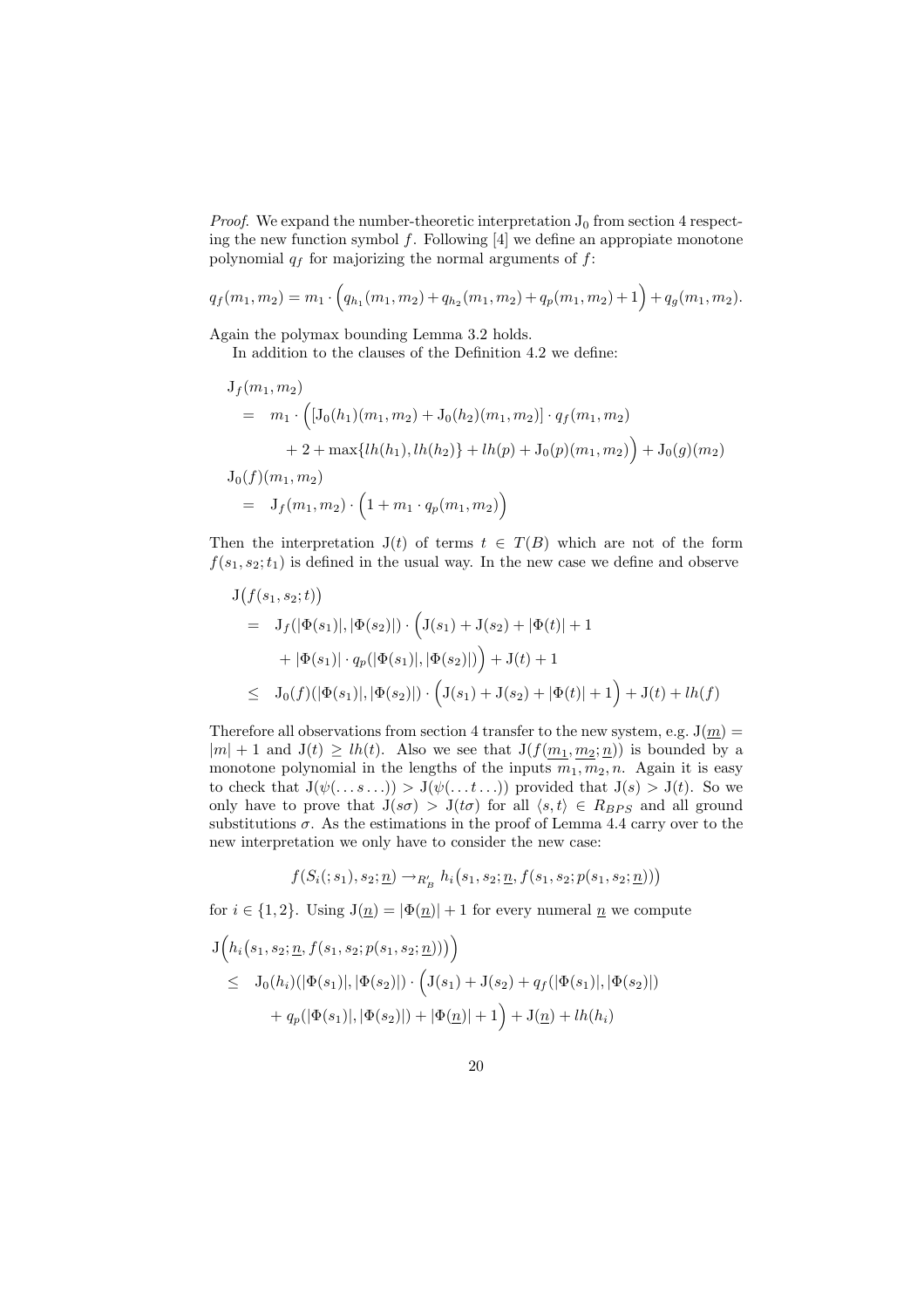+ 
$$
J_f(|\Phi(s_1)|, |\Phi(s_2)|) \cdot (J(s_1) + J(s_2) + q_p(|\Phi(s_1)|, |\Phi(s_2)|) + |\Phi(\underline{n})| + 1
$$
  
+  $|\Phi(s_1)| \cdot q_p(|\Phi(s_1)|, |\Phi(s_2)|)$ )  
+  $J_0(p)(|\Phi(s_1)|, |\Phi(s_2)|) \cdot (J(s_1) + J(s_2) + |\Phi(\underline{n})| + 1)$   
+  $J(\underline{n}) + lh(p) + 1$   
 $\leq [J_0(h_i)(|\Phi(s_1)|, |\Phi(s_2)|) \cdot (1 + q_f(|\Phi(s_1)|, |\Phi(s_2)|)) + 1 + lh(h_i) + lh(p)$   
+  $J_0(p)(|\Phi(s_1)|, |\Phi(s_2)|) + J_f(|\Phi(s_1)|, |\Phi(s_2)|)$ )  
-  $(J(s_1) + J(s_2) + |\Phi(\underline{n})| + 1 + (|\Phi(s_1)| + 1) \cdot q_p(|\Phi(s_1)|, |\Phi(s_2)|))$   
+  $J(\underline{n}) + 1$   
 $\leq J(f(S_i(s_1), s_2; \underline{n}))$ 

**Corollary 5.4** Any reasonable  $R_{BPS}(g,h_1,h_2,p)$ –head reduction strategy yields an algorithm for  $\Phi(f)$  which runs in polynomial time. Any reasonable  $R_{BPS}(g,h_1,h_2,p)$ –inside first reduction strategy yields an algorithm for  $\Phi(f)$ which runs in polynomial time. (More generally, any reasonable  $R_{BPS}(g,h_1,h_2,p)$  reduction strategy yields an algorithm for  $\Phi(f)$  which runs in polynomial time.)

Proof. By folklore, there exists a polytime algorithm which, if possible, rewrites any ground term  $s \in G(B)$  via an  $R_{BPS}(g, h_1, h_2, p)$ -head reduction step into its reduct. Consider any deterministic head reduction sequence  $f(m_1, m_2; \underline{n}) =$  $t_1 \rightarrow_{R'_B} \cdots \rightarrow_{R'_B} t_k = \underline{\Phi(f)(m_1, m_2; n)}$ . Then, by Theorem 5.3 and the remark in the proof of Theorem 5.3, k and the length of any  $t_i$  for  $i \in \{1, ..., k\}$  are bounded by a polynomial in the dyadic lengths of  $m_1, m_2, n$ . Putting things together the assertion follows together, the assertion follows.

Possible extensions: The term rewriting approach based on derivation lengths classifications can easily be adapted for showing that predicative recursion is also closed - even with respect to derivation lengths - under simultaneous predicative recursion.

Using derivation lengths classifications of appropriate term graph rewriting systems or appropriate logic programs the authors were able to show that predicative recursion is closed - with respect to derivation or computation lengths under predicative course of values recursion and more generally under predicative descent recursion [2].

The distinction between normal and safe arguments can be used to define fragments of bounded predicative arithmetic which are related to the well-known fragments of bounded arithmetic  $S_2^i$  and  $T_2^i$  introduced in [5]. In [1] the first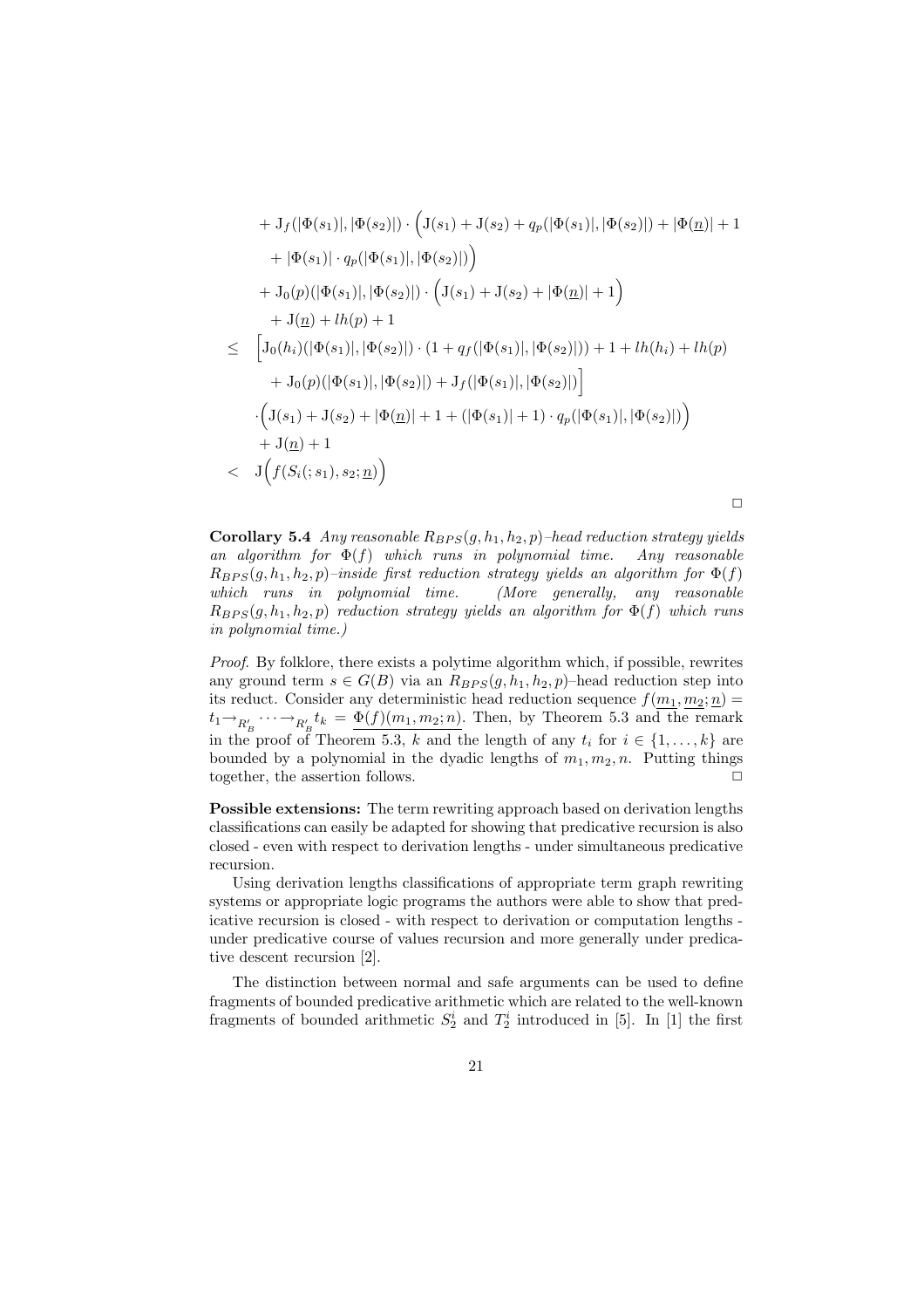author was recently able to seperate these predicative fragments by adapting methods of ordinal analysis for fragments of PA [12].

Acknowledgements: The second author would like to thank E.A. Cichon and Pierre Lescanne for their hospitality during his stay at Nancy as a member of the Eureca group from 1/10/94 - 31/3/95 under HCM-grant 293F0740051507126. He would like to thank S.S. Wainer for his hospitality while visiting Leeds University under this grant from  $19/3/95-25/3/95$ . The possibility of a rewrite analysis of the polytime functions was suggested to the second author in stimulating discussions on proof and recursion theory by Stan Wainer during the second author's stay in Leeds. (The results of this paper have been presented at the workshop on Termination (Nancy 1995) and the Amsterdam Münster Intercity seminar (Amsterdam 1995).) The authors would like to thank the referees for their detailed and helpful comments.

## References

- [1] Beckmann, A.: Seperating fragments of bounded predicative arithmetic. Dissertation (1996).
- [2] Beckmann, A. and Weiermann, A.: Investigations on subrecursion via logic programming. Preprint, Münster (1995).
- [3] Bellantoni, S. and Cook, S.: A new recursion-theoretic characterization of the polytime functions. Comput. Complexity 2, No. 2 (1992), 97-110.
- [4] Bellantoni, S.: Predicative recursion and computational complexity. Dissertation, Toronto (1992).
- [5] Buss, S.: Bounded arithmetic. Bibliopolis 1986.
- [6] Cichon, E.A. and Weiermann, A.: Term rewriting theory for the primitive recursive functions. To appear in: Ann. Pure Appl. Logic.
- [7] Dershowitz, N. & Jouannaud, J.P.: Rewrite systems. In: Handbook of Theoretical Computer Science B: Formal Methods and Semantics, J. van Leeuwen (ed.) North-Holland 1990, pp. 243-320.
- [8] Handley, W.G. and Wainer, S.S.: Equational derivation vs. computation. Ann. Pure Appl. Logic 70 (1994), 17-49.
- [9] Hofbauer, D.: Termination proofs by multiset path orderings imply primitive recursive derivation lengths. Proc. 2nd ALP. Lecture Notes in Computer Science 463 (1990), 347-358.